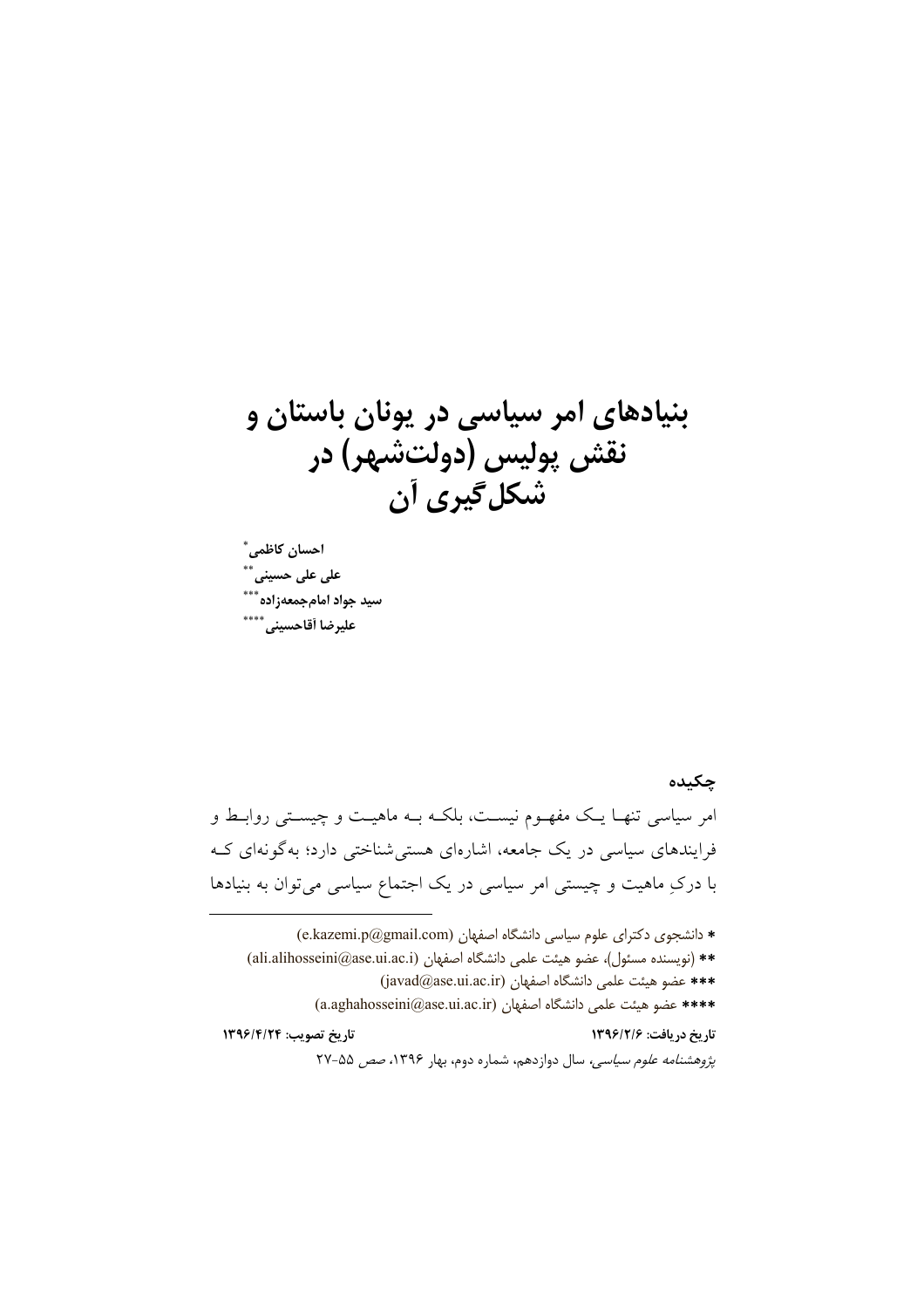و منطق سیاسی حاکم بر آن پی بــرد. در ایــن میــان، بررســی امــر سیاســی در اجتماعهای سیاسی یونان باستان، علاوهبر اینکه موجب درک بهتـر کیفیـت و ساختار سیاست در یونان باستان می شود، می تواند بنیادهای اندیشه سیاسی در یونان باستان را نیز اًشکار کند. درواقع، امر سیاسی محصـول تلاقـی ســاخت سیاسی یک جامعه بــا تفکــر سیاســی حــاکم بــر آن اســت. در همــین راسـتا، نگارندگان ابتدا به عنوان تمهیـدات نظـری، آرای اندیشـمندانی ماننـد *کـارل* /شمیت، ژاک لاکان و شانتال موفه را دربـاره امـر سیاسـی بررسـی مـی کننـد. سیس، به ساخت و روابط سیاسی حاکم بر یونان باستان اشباره می شود؛ در اينجا يوليس، بەعنوان نشانۀ ساخت سياسى يونان باستان بەمثابۀ يــک گفتمــان درنظر گرفته می شود که امر سیاسی برساخته آن است. درواقع، رویکرد مقالـه حاضر به امر سیاسی، گفتمانی است و به امر سیاسی در بستر گفتمان اندیشیده می شود. پس از نشان دادن یولیس بهمثابـهٔ یـک گفتمـان کـه امـر سیاسـی را برمیٍسازد، برآمد آن، که ظهور امر سیاسی در یونان باستان است، تحلیل شده است.

واژگان کلیدی: /مر سیاسی، اشمیت، یونان باستان، پولیس، رویکرد گفتمانی

♦ تسماره دوم ♦ بهار ۱۳۹۶

 $\overline{Y}$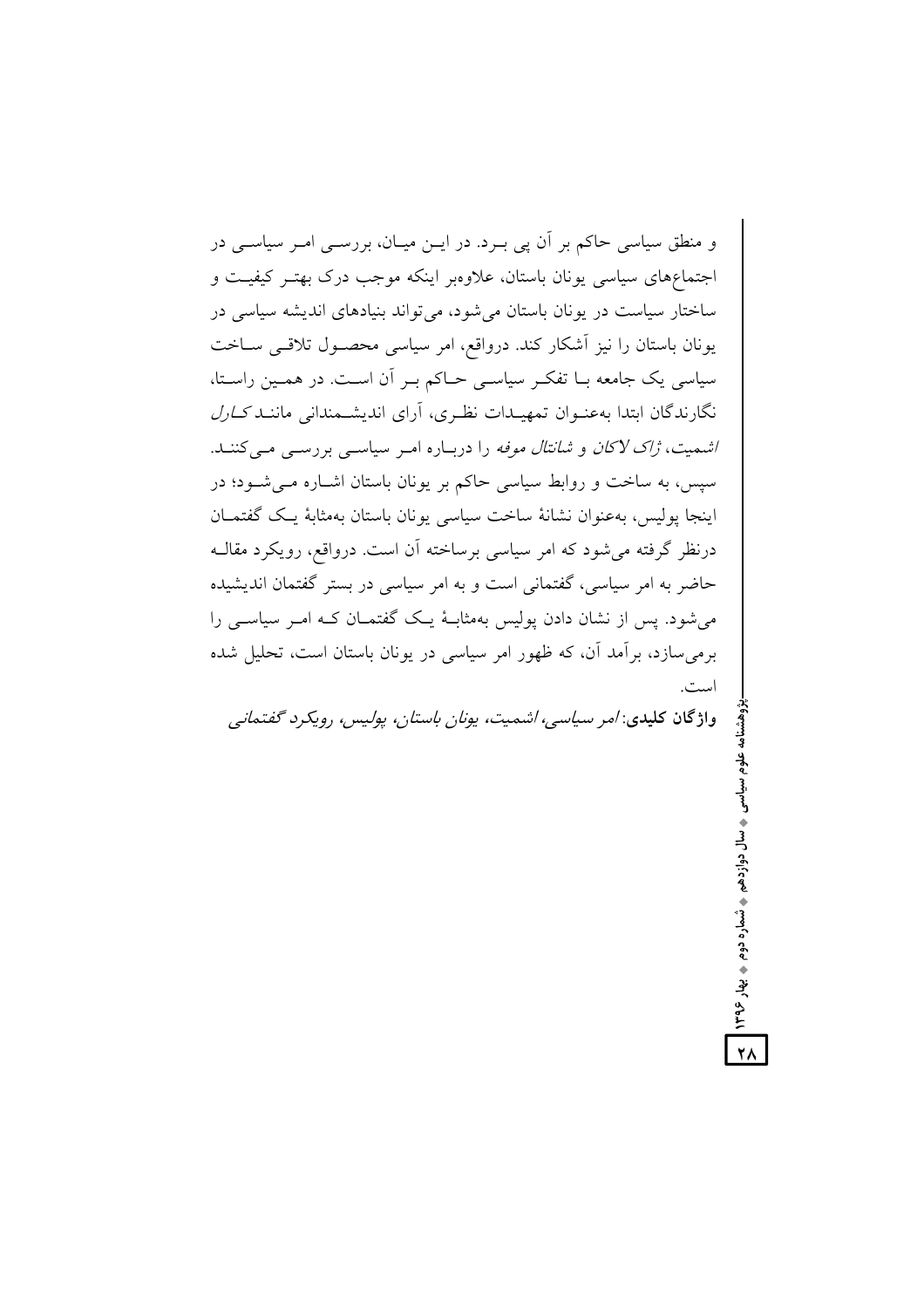همگان، آغاز اندیشیدن به سیاست و سیاستورزی را یونان باستان می داننـد؛ بـهگونـهای که قواعد و احکام زندگی سیاسی در اجتماعها و دولـتشـهرهای یونـان باسـتان، منبـع سرشار و تمامنشدنی اندیشههای سیاسی تا دوره حاضر بوده است. الهامگیری از زنــدگی سیاسی و اندیشههای یونان باستان، همچنان عرصهٔ جذاب اندیشـه سیاسـی بـاقی مانــده است، بهگونهای که رد پای آثار بزرگ قـرن بیسـتم و عصـر کنـونی در زمینـهٔ فلسـفی و سیاسی را می توان تا یونان باستان پیگیری کرد (5-1 :Pomeroy, 2004).

ازجمله مسائلی که می توان سرچشمه آنها را تا پونـان باسـتان شناسـایی کـرد، بحثهایی مانند شکل های حکومت، رابطه مردم و دولت، نقش و جایگـاه مـردم در سیاست، اخلاق سیاسی و عدالت هستند. علاوهبر این، حضـور اندیشـمندانی ماننـد سقراط، افلاطون، و ارسطو در تاریخ اندیشه به تفکر در عصر پونـان باسـتان، نقـش بیبدیلی بخشیده است؛ بهگونهای که همهٔ اندیشمندان پس از آنها، بهنوعی متـأثر از انديشههاي اين متفكران بودند. درواقع، يونان باستان، خانهٔ نخسـت انديشـه دربـارهٔ سیاست تلقی می شود و هر اندیشمندی ناگزیر در این وادی درنگی خواهـد داشـت .(Barker, 1918: vii)

در این میان، یکی از بحثهای محوری که می توان به تبارشناسبی آن در بونیان باستان پرداخت، امر سیاسی' یا بهعبارت سادهتر، ماهیت و چیستی سیاست است. امر سیاسی، مفهوم جدیدی است که تاریخ طولانیای را پشت سـر گذاشـته و دارای تطوری تاریخی بوده است که برای درک آن باید رشـتههـای آغــازین آن را آشــکار

29 1. The Political

- بنیادهای امر سیاسی در یونان باستان و نقش پولیس (دولت شهر) در شکل گیری آن

#### مقدمه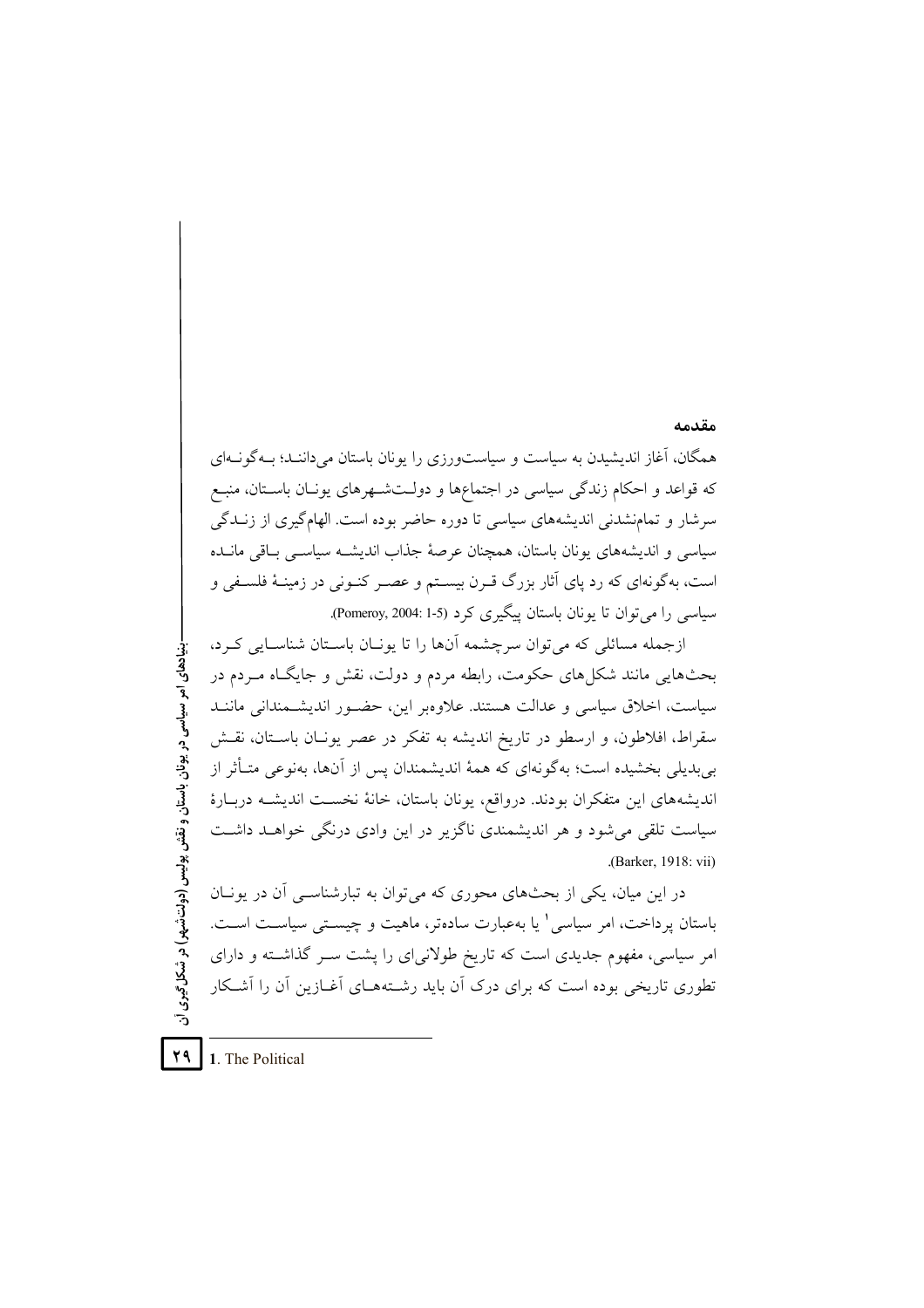کرد. با وجود ایـن، امـر سیاسـی تنهـا یـک مفهـوم نظـری نیسـت، بلکـه اشـارهای هستی شناختی به ماهیت و چیستی روابط و فرایندهای سیاسی در یک جامعــه دارد که ذات آن را دشمنی و درگیـری عمـومی تشـکیل مـی دهـد (ربـانی خوارسـگانی، میرزایر، ۱۳۹۳: ۴۲).

بهاین ترتیب، با درکِ ماهیت و چیستی امـر سیاسـی در یـک اجتمـاع سیاسـی میتوان به بنیادها و منطق سیاسی حاکم بـر آن پــی بـرد. بــا وجــود ایــن، درک امــر سیاسی در یونان باستان، تنها تکرار گفتارهـای تـاریخی نیسـت، بلکـه از طریــق اَن میتوان از موضع متفاوتی به شیوهها و راهبردهای اندیشـیدن در یونـان باسـتان پــی برد. علاوهبر این، کشف و استخراج الگوهای حاکم بر امر سیاسی در یونیان باستان می تواند ما را به درک عمیقتر این مفهوم محوری در اندیشه و واقعیتهای سیاسبی رايج امروز برساند.

براساس توضیحهای بالا این پرسش اساسی مطرح می شود که «امـر سیاسـی در یونان باستان چگونه تعریف می شود و بر چه اساسی استوار است؟» در پاسخ به این یر سش، نگارندگان بر این نظرند که «ماهیت و چیستی امر سیاسی در یونان باستان، پیوند تنگاتنگی با ساخت سیاسی حاکم بر اجتمـاع سیاسـی دارد؛ بـه ایـن معنـا کـه پولیس' (دولتشهر) بهعنوان ساخت سیاسی حاکم بـر زنــدگی سیاســی، ماهیــت و چیستی امر سیاسی در یونان باستان را برمی سازد. به بیـان دیگـر، پـولیس در یونـان باستان تنها یک موقعیت جغرافیایی و مکانی نبود، بلکه حیثیتی «گفتمانی آ» بود که به تعریف و تشخیص امر سیاسی می پرداخت و به اَن تشکلی گفتمانی می بخشـید کـه در خارج از منطق حاکم بر پولیس نمی گنجید».

در ادامه، ابتدا به بحثهای نظری درباره امر سیاسی و گزینش چارچوب نظری پژوهش میپردازیم. سپس، به ساخت سیاسی یونان باسـتان و تــأثیر آن بــر زنــدگی سیاسی بهطورکلی و شکل گیری مرزهـا و گسـترهٔ سیاسـت بـهطـور خـاص، اشـاره خواهیم کرد. در این قسمت از بحث با طـرح پــولیس بــهعنــوان یــک گفتمــان، امــر سیاسی در یونان باستان را برساختهای گفتمانی تعریف و تفسیر می کنـیم. درنهایـت

شماره دوم په بهار

١٣٩۶,

٣.

- 1 Police
- 2. Discursive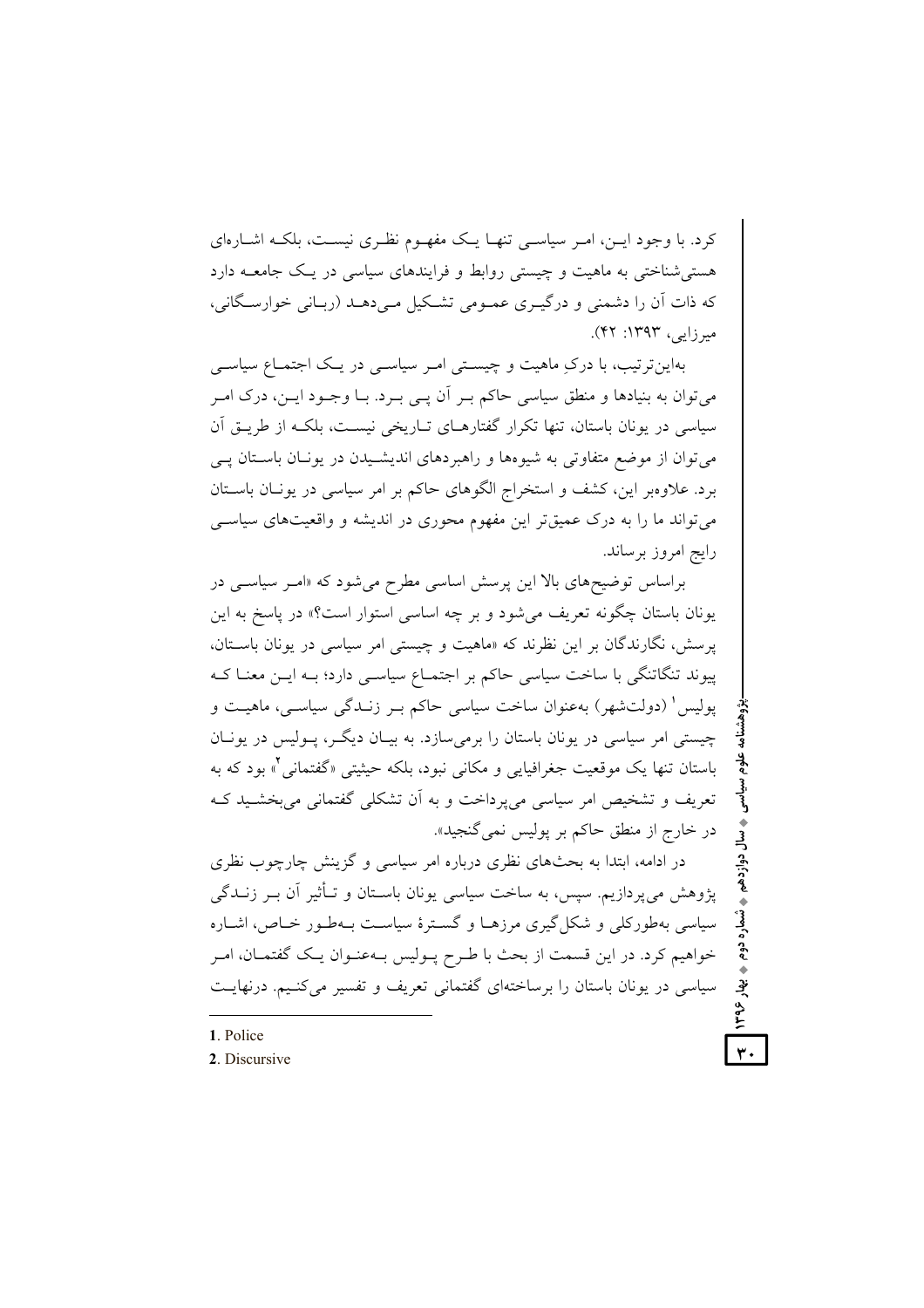نیز با آشکارسازی پیوند میان ساخت سیاسی و الگوهای سیاست در یونـان باسـتان، تلاش میکنیم به تعریف و توضیح مشخصی دربارهٔ امر سیاسی و چیستی اَن دسـت يابيم.

### ۱. چارچوب نظری

پرسش از سیاست و امر سیاسی در یک معنای گسترده بیش از هر چیــز، برســش از چیستی جامعه، مطالعهای در فرایندهای شکل گیـری آن، و پـژوهش دربـاره انسـان، بهعنوان نقطة آغازين مطالعه است. بهعبارت دقيقتر، پرسش از چيستي سياست، یرسش از مجموعهای از روابط درهمتنیده است که در کار شکل دادن بـه مناسـبات مربوط به معنا بخشیدن به جهان هستند (خالقی دامغـانی و ملـکزاده، ۱۳۹۴: ۱۳۷). این تفسیر گسترده و کلانی از امر سیاسی است. بااین حال، سیاست و امـر سیاسـی منحصر به این تعریف کلان نیست و میتوان روایتهای دقیـقتـر و مـوجزتری از چیستی امر سیاسی ارائه داد که صبغه و غلظت «سیاسی» آنها بهخوبی آشکار است.

از این منظر نمی توان امر سیاسی را از عنصر «قــدرت»، بــهدور دانســت. درواقــع، جوهر و اکسیر امر سیاسی، نزاع عمومی بر سـر قــدرت اسـت و قــدرت در کــانون امــر سیاسے قبرار دارد (سیایمونز، ۱۳۹۰: ۱۷)، هر چنید عبدای از اندیشتمندان ماننید *ژاک رانسیر، نظر مخالفی در این زمینه ارائه دادهاند و بر ایــن نظرنــد کــه در منطــق حــاکم بــر* عرصهٔ سیاسی با توجه به ماهیت سیال و درحالتحول امـر سیاسـی در عصـر کنـونی\_ انگارهٔ قدرت، دیگر ظرفیت و پویایی لازم را برای مطـرح شــدن بــهعنــوان دال مرکــزی ندارد. درواقع، این دسته از اندیشمندان، فروکاستن امر سیاسی به عنصر قدرت را بیراهــه دانسته و امر سیاسی را فراتر از عنصر قدرت می سنجند (لاکلاو و دیگران، ۱۳۹۵: ۴۹).

روایتهای گوناگونی از چیستی سیاست و امر سیاسی وجود دارد، اما آنچه در همهٔ آنها مشترک است، تـلاش بـرای تشـخیص و شناسـایی ماهیـت و محـدوده سیاست و سیاستورزی و نیـز ایـن موضـوع اسـت کـه چیسـتی ایـن سیاسـت و سیاستورزی تا چه اندازه زیستار کلان سوژه را دربـر مـی گیـرد؛ بـهعنـوان مثـال، هنگامی که از چیستی امر سیاسی در نظریه سیاسی یونان باسـتان سـخن مـی گـوییم، منظورمان مرزها و محدودههای سیاست و سیاستورزی است. بهعبـارت دیگـر، در

بنیادهای امر سیاسی در یونان باستان و نقش پولیس (دولتشهر) در شکل گیری آن  $\overline{Y}$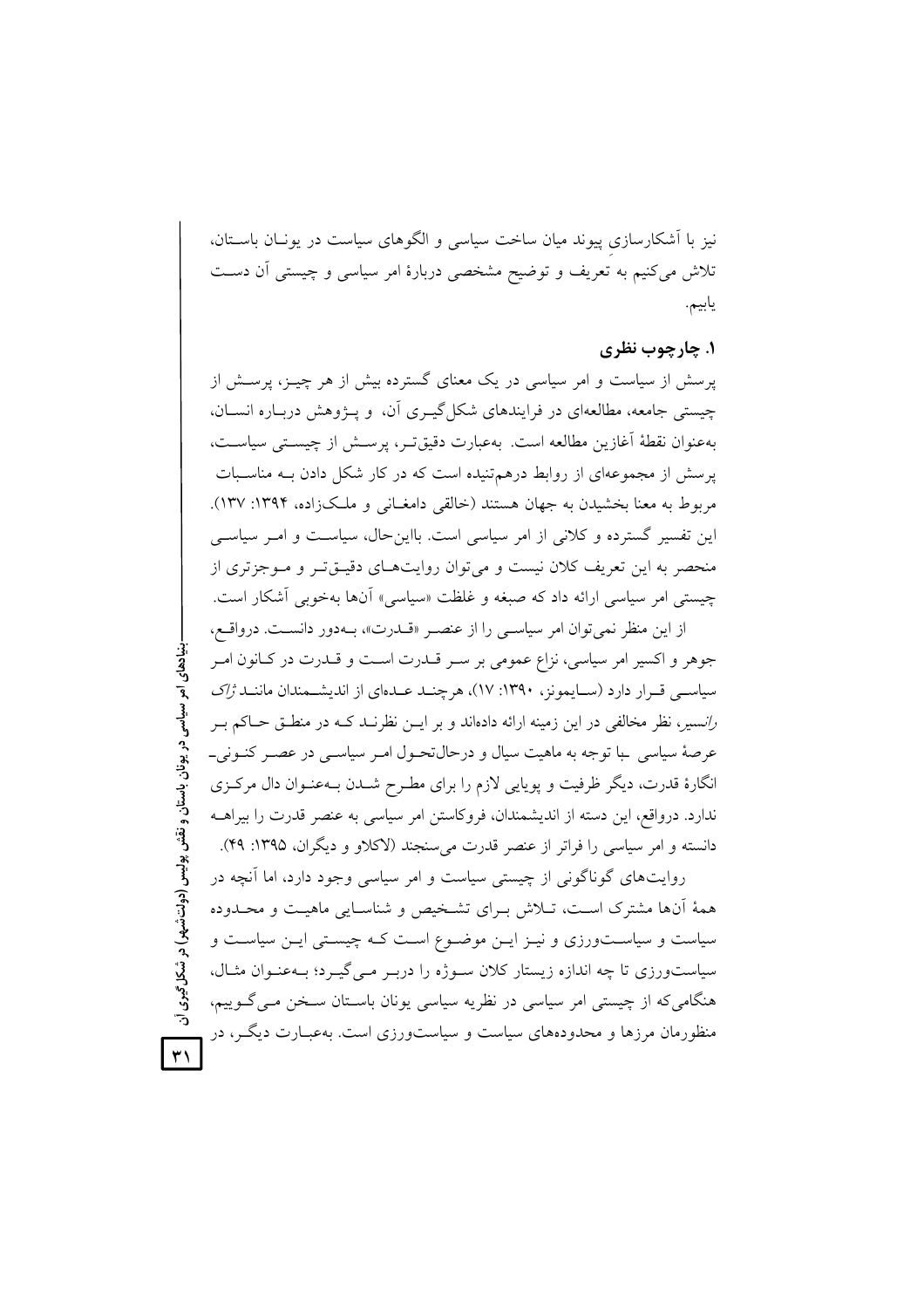این پرسش مطرح می شود که بـازی سیاسـی تـا کجـا ادامــه دارد و در کجـا از مـرز سیاست بهعنوان یک راهبرد خارج میشود و شکل غیرسیاسی (بهعنوان مثال، شکل خشونتآميز) به خود مي گيرد.

در ادامه بهمنظور تبارشناسی و درک عمیق تر امر سیاستی، بـهطـور مختصـر بـه دیدگاههای اشمیت'، ژاک لاکان' و شانتال موفه" در اینباره اشاره میکنـیم و سـپس رویکرد گفتمانی به امر سیاسـی کـه مقالـه حاضـر مبتنـیبـر آن اسـتــ را توضـیح خواهيم داد.

۱-۱. کارل اشمیت و چیستی امر سیاسی

**. تسماره دوم په بهار ۱۳۹۶** 

٣٢

نخستین نمونههای استفاده از واژه «امر سیاسی» در آثار کـارل اشــمیت، فیلســوف و حقوقدان آلماني، قابل مشاهده است؛ جايي كه اشميت سعى مي كند بهطور مشـخص، محدودهٔ اَنچه فراتر از هر حوزهٔ دیگری به دولت اختصاص دارد را مشخص کند. بر اين اساس، امر سياسي، حوزه اختصاصي سياست و دولت را دربر مي گيــرد (خــالقي دامغانی و ملکزاده، ۱۳۹۴: ۱۳۸). درک اشـمیت از امـر سیاسـی مبتنـی بـر الهیـات سیاسی منحصریهفرد اوست. برپایه الهبات سیاسی اشـمیت، دولـت پـهعنـوان عامـل متعین امر سیاسی، خود، نماد قادر متعال بر روی زمـین اسـت. بــه بیــان دیگــر، وی دولت را ماهیت سکولار قدرت خداوندی بر روی زمین میداند. بـر همـین اسـاس، اشمیت بر این نظر است که یکی از ملزومات امر سیاسبی، وجـود اقتـدار و قــدرت متعين است (حميدي، ١٣٩۴: ٣١-٢٩).

در روایت اشمیتی، امر سیاسی جایگاه انتولوژیک و مقومی دارد که با تصمیم حــاکم و وضعیت استثناء و نیز تعیین دوست و دشمن در ارتباط است و حوزه تـابع آن، کلیـت زندگی روزمره و عادی است که شامل تمام عرصههای اخلاقی، اقتصـادی، فرهنگــی و... میشود. اگر از استعارههای زیربنا و روبنا استفاده کنـیم، تصــمیم حــاکم و امــر سیاســی، زيربنا و همهٔ امور ديگر، روبنا هستند (176 Marder, 2010: 176).

- 1. Carl Schmitt
- 2. Jacques Lacan
- 3. Chantal Muffe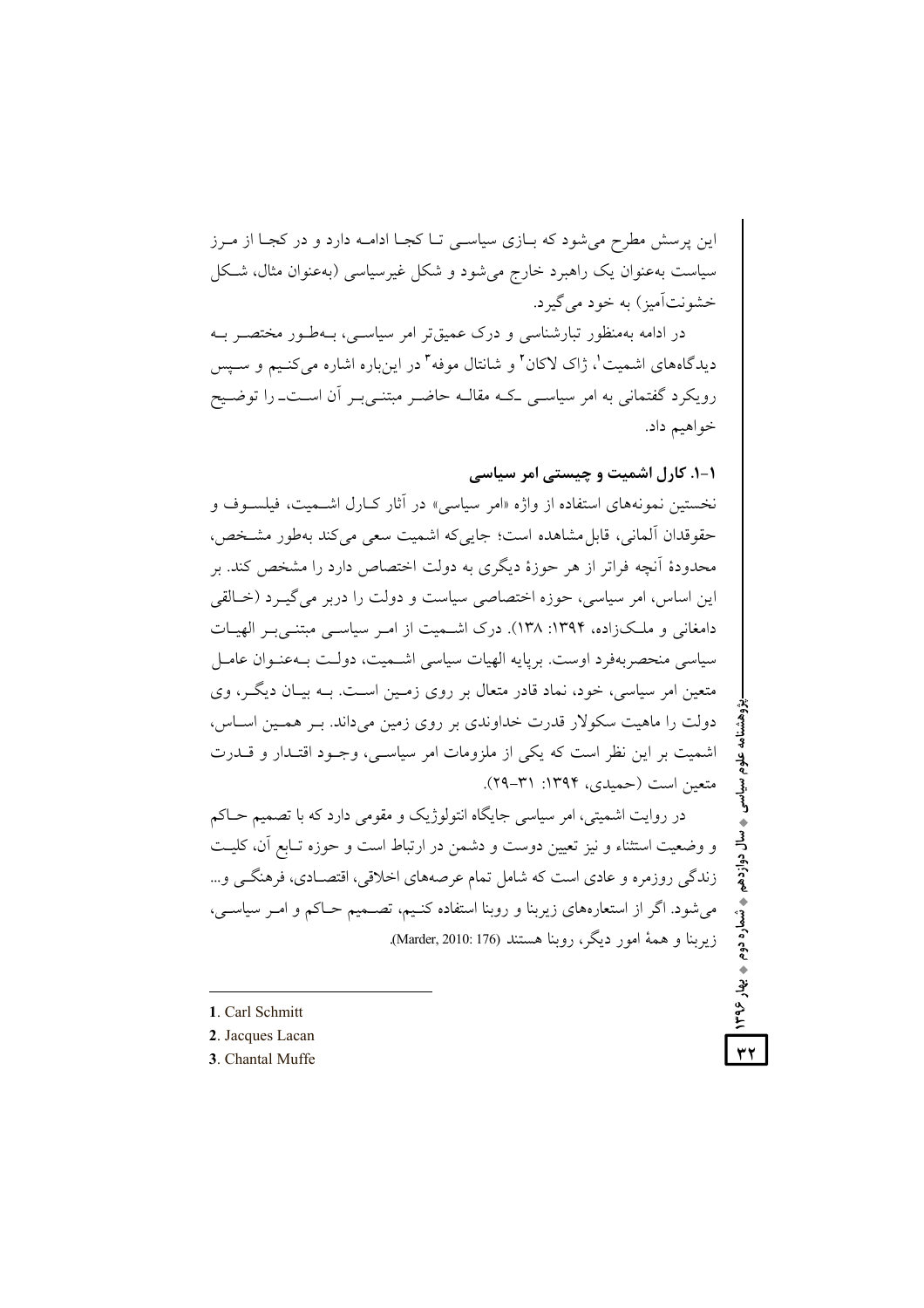از نظر اشمیت، در کنار سایر حوزههای فعالیت انسانی، حوزه خاص، بنیـادین، و غیرقابل فروکاستی در زمینه امر سیاسی وجود دارد. حوزه امـر سیاسـی بـه حــوزه تخاصم بنیادین میان یک گروه دوست در مقابل یک گروه دشمن، مربوط مـی شـود. امر سیاسی، تصمیم حاکم بهمنظور مشخص کردن قلمـرو حاکمیـت و ایجـاد تمـایز درون و به ون و میـان خــودی و غیرخــودی اســت (آگــامبن، ۱۳۸۷: ۱۰). از نظــر اشميت، اگر اقتصاد، عرصهٔ تضاد ميان سود و زيان، اخلاق، عرصه تضاد بين خيـر و شر و یا هنر، عرصه برابرنهاد زشت و زیباست، در کنار این حوزهها، عرصه دیگ ی وجود دارد که مربوط به امر سیاسی است و همانگونه که گفته شد، بـه تضـاد میـان دوست و دشمن می پر دازد (Schmitt, 1996: 26).

در رهیافت اشمیت، امر سیاسی دربردارنده و صحنهٔ شــدیدترین و نهـایی تــرین حد خصومتسازی است و هر گونهای از خصومتسازی هر اندازه که به عالی ترین نقطه، یعنی گروهبندی و مرزبندی دوست دشمن یا خود دیگری نزدیکت بشود. سیاسی تر می شود. چنین واقعیتی متضمن این موضوع است کـه مـاده یـا ذات امـر سیاسی را در بافت یک خصومتسازی محسوس قرار داده و در بستر زبان روزمـره بیان کنیم. در اینجـا دولـت در تمامیـت خـود، بـهعنـوان یـک موجودیـت سیاسـی سازمان یافته، برای خود در مورد خصومتها و تمایز دوست\_دشـمن تصـمیمهـا و قواعدي را وضع مي كند (لاكلو و ديگران، ١٣٩۵: ۴۵-۴۴). بــه بيــان ديگــر، دولــت، نهادی است که حق تصمیم گیری درباره چیستی دشمنی و اعلام جنگ احتمالی علیه آن را دارد (خالقی دامغانی و ملکزاده، ۱۳۹۴: ۱۴۳).

از این منظر، تنها دولتِ واقعاً سیاسی می تواند ایجادکننــدهٔ وحــدت و درنتیجــه مشروعیت لازم برای تصمیمهایی باشد که در در وهلـهٔ نخسـت بایـد گرفتـه شـود. بهاین ترتیب، اشمیت تشخصی به دولت مے بخشــد کــه بــرای تعریـف امــر سیاســی همواره به أن ارجاع داده مي شود (896 :2005 Norris, 2005). به بيان ديگر، از نظـر اشــميت، اصطلاح و انگارهٔ دولت، مفهوم امر سیاسی را در پیشفرض خود دارد. از این جهت امر سیاسی بیشتر در کنار دولت، یا دستکم در ارتبـاط بــا آن قــرار گرفتــه و معنــا می پابد. درنتیجه، دولت بهعنوان امر و پدیدهای سیاسی، و امر سیاسی بهمثابه چیــزی که وابسته به دولت است، پدیدار می شود (لاکلاو و دیگران، ۱۳۹۵: ۴۴).  $\forall \forall$ 

· بنیادهای امر سیاسی در یونان باستان و نقش پولیس (دولتشهر) در شکل گیری آن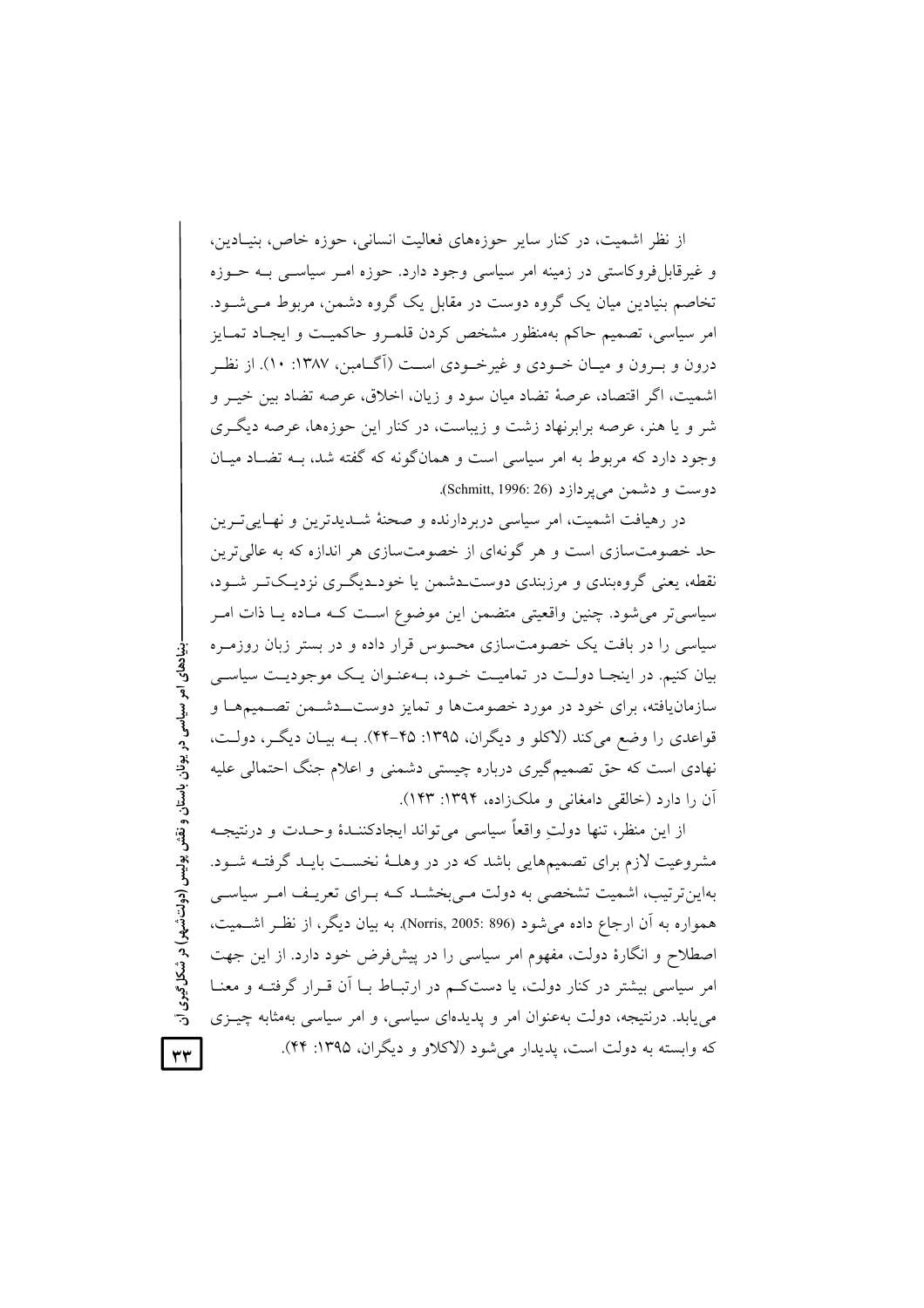٢-١. ژاک لاکان و چیستی امر سیاسی

روانکاوی با عبور از نحلهٔ کلاسیک و فرویدی، زمینـهٔ طـرح در عرصـهٔ سیاسـت را كسب كرده است؛ اين كاري است كه بهطور مشخص، ژاك لاكان انجـام داده اسـت. به بیان *تونی مایرس،* در دستهای ژاک لاکان، روانکاوی برای خود رسالتی کیهـانی تعیین می کند، مرزهای رشته خود را پشت سر می گذارد و خود را با سیاستورزی، فلسفه، ادبیات، علم، دین، و تقریباً همه عرصههای دیگر مربوط به ساختن نظریــهای فراگیر، درگیر میکند؛ نظریهای که به تحلیل همهٔ تلاشهایی میپردازد که انسانها در آنها نقشی دارند (مایرس، ۱۳۸۵: ۳۴). درواقع، این شکل خـاص روانکــاوی در رویارویی با سوژه و نسبت آن با جامعهای است که در آن قـرار مـی گیـرد و بــه مــا امکان میدهد که فهمی از چیستی امر سیاسی براساس یک نظرگاه روانکاوانه داشته باشیم (خالقی دامغانی و ملکزاده، ۱۳۹۴: ۱۵۳). بهعبارت دیگر، دلالتهای سیاسی برأمده از مفاهیم و أموزههای روانکاوی است که از طریــق أنهــا مــیتــوان تحلیلــی دیگر گون از امر سیاسی و چیستی آن ارائه داد (تاجیک، ۱۳۸۶: ۲۱).

مشهورترین اثری که به امر سیاسی از منظر روانکاوی لاکان توجه داشته است، كتاب «لاكان و امر سياسي» نوشتهٔ *استاوراكاكيس است.* از نظر اسـتاوراكاكيس طـرح لاکان در مورد زندگی اجتماعی حسیاسی عبارت است از بازی مـدور و پایـانناپــذیر امکان و امتناع، ساختن و ویران کردن، بازنمایی و ناکامی در بازنمایی، مفصل بندی و درهـــمريختگـــي، واقعيـــت و ســـاحت واقـــع و سياســـتورزي و امـــر سياســـي (استاوراکاکیس، ۱۳۹۲: ۱۴۶). لاکان، از منظر روانکاوی، الگویی سهضلعی از جهـان اجتماعي رواني، شامل امر خيالي، امر نمادين، و امر واقعي ارائه كرده است كـه در ساحت اندیشه سیاسی جدید، تأثیر ژرف و گستردهای بـهجـا مـی گـذارد (تاجیـک، ۱۳۸۶: ۱۹). از این منظر، درک لاکان از سیاست و امـر سیاسـی مبتنـی بـر نظریــهای درباره سوژه است. درواقع، ارتباط ویژه و تأثیر مشخصی که زمینههای اجتمـاعی در شکل گیری سوژه در روانکاوی های فرویدی لاکانی دارند، امکان مطالعه روانکاوانـه دربارهٔ زندگی سیاسی ـاجتماعی و البته مطالعه امر سیاسی را فراهم میکنند. بـهطـور خلاصه، کار اصلی روانکاوی فرویدی لاکانی این است که نشان دهد، ارتباط <mark>۴۴ |</mark> روانکاوانه، هستهٔ اصلی پیوند اجتماعی را برمیسازد؛ به همین دلیل است که اندیشه

ؠؙٳ  $\widetilde{\mathbf{y}}$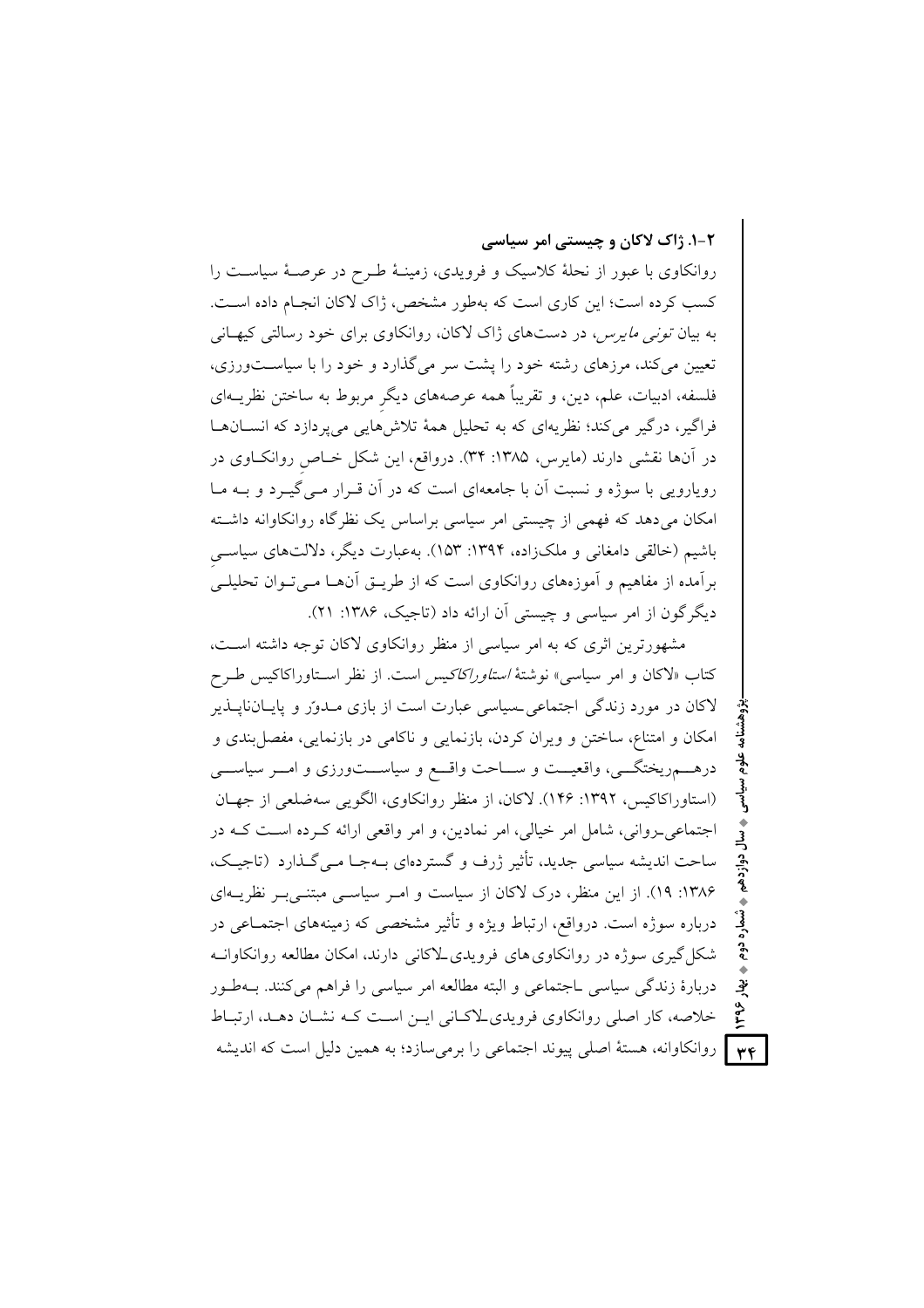مېتنې بر روانکاوي، در قلمرو سياسـې کارېســتپــــدير مــې شــود (خــالقې دامغــانې و ملک; اده، ۱۳۹۴: ۱۵۳).

بر همین اساس، استاوراکاکیس سعی میکند نشان دهد که چگونه محـال بــودن بازنمایی امر واقع در نظر لاکان، نظریــه او دربــاره ســوژه را دارای حیثیتــی سیاســی می کند. درواقع، امر سیاسی در دیدگاه لاکان را باید در بحران گذار از امـر واقــع بــه امر نمادین جستوجو کرد. بهعبارت دیگر، امر سیاسی در نظریــه لاکـان در لحظـه نمادین شدن امر واقع خودنمایی میکند، زیرا سوژه در جستوجوی لذت لیبیدویی یا همان امر واقع، همواره با بحران نظم نمادین روبهرو میشود. درواقع، گسـیختگی امر واقع تا امر نمادین، مرحلهٔ وقوع امر سیاسی است (استاوراکاکیس، ۱۳۹۲: ۱۴۷).

از دیدگاه لاکان، سیاستورزی مفهومی مربوط به جوهر بے جـوهر امـر واقـع است؛ ساحتی که دستخوش گریزی مداوم از نمادین شدن است. هـر تلاشـی بـرای بهنظم درآوردن آن در یک تمامیت نمادین، با شکست روبه رو می شـود و ضـرورت تازهای برای نمادپردازی امر نمادپردازینشده بهوجود میآورد. بهاین ترتیب، می بینیم که امر سیاسی را نمی توان به نــوع خاصــی از نهــاد، محــدود کــرد یــا اَن را ســازنده ساحت یا مرتبه ویژهای از اجتماع درنظر گرفت. امر سیاســی را بایــد بُعــدی تصــور کرد که ذاتی تمام جوامع بشری است و نفـس وضـع هسـتیشـناختی مـا را تعیـین می کند. بــه بیــان دیگـر، امـر سیاســی در قلــب سیاســتورزی، اخــتلال در ژرفــای مفصل بندي نظم اجتماعي حساسي جديد و نوعي رويـارويي بـا مرحلـهٔ واقعـي امـر سیاسبی در عمــق نمــادیردازی از واقعیــت سیاســی قــرار دارد (خــالقی دامغــانی و ملک; اده، ۱۳۹۴: ۱۵۵).

۰۳-۲ موفه و چیستی امر سیاسی

موفه به پیروی از اشمیت، امر سیاسی را بهمثابه «تخاصم<sup>"</sup>» درنظر می گیرد و بـا نقــد لیبرال۔دموکراسی رایج، بر این نظر است که نمیتوان تخاصم را از سیاست، حـذف كرد. از نظر موف، يـذيرش تخاصـم بــهعنــوان امــر ذاتـــى سياســت، آغــاز سياســت دموکراتیک رادیکال است. براساس دیدگاه او، نه اجماع سیاسی، بلکه پذیرش تضـاد

٣۵ 1. Antagonism

بنیادهای امر سیاسی در یونان باستان و نقش پولیس (دولتشهر) در شکل گیری آن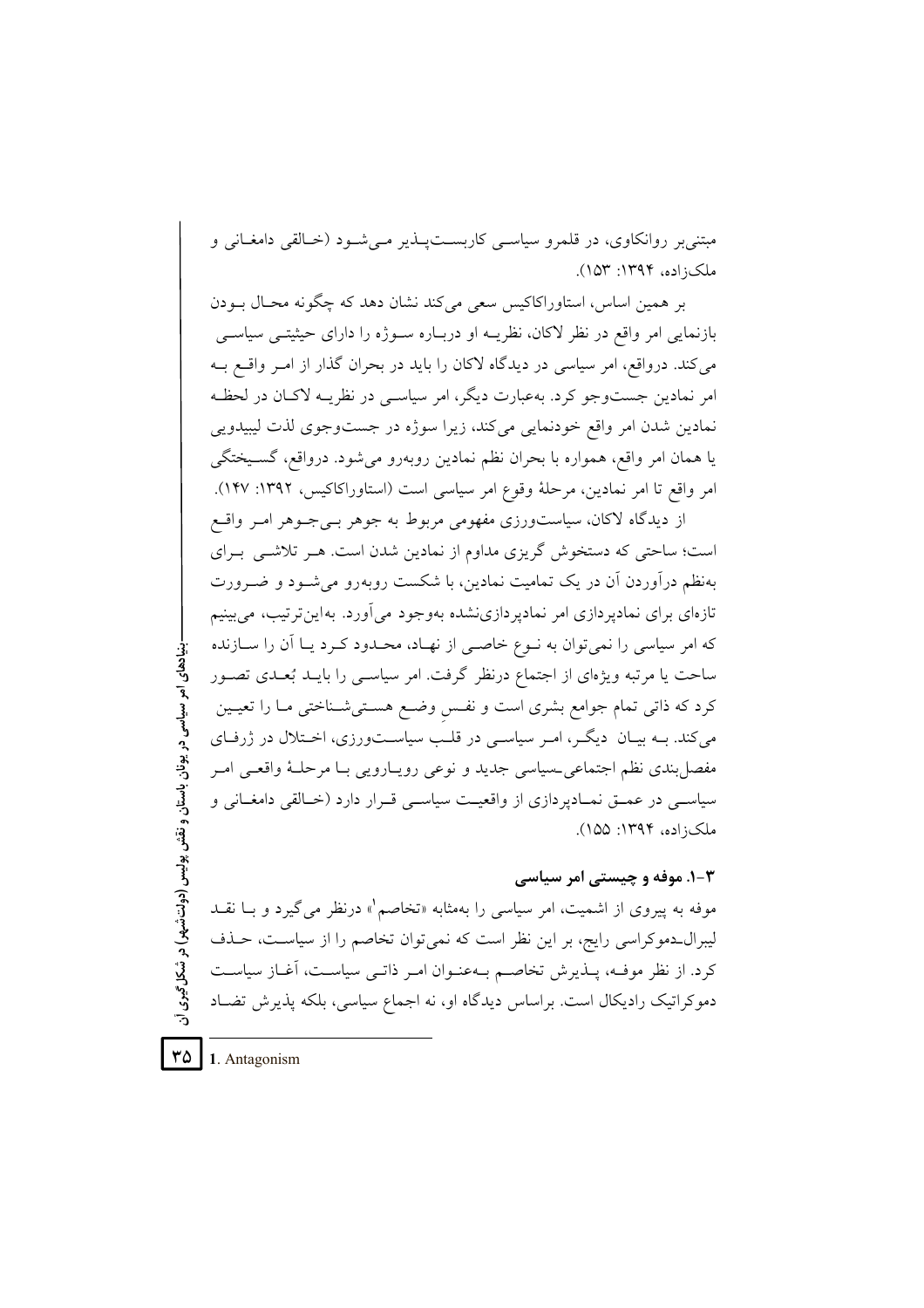و آنتاگونیسم، آغاز سیاستورزی دموکراتیک است؛ ازهمین رو، امـر سیاسـی، پیونـد تنگاتنگی با تخاصم و اَنتاگونیسم دارد و رد اَن در لیبرال دموکراسی بهمعنـی نادیــده گرفتن واقعیت سیاست است (موفه، ۱۳۹۱: ۲۰-۱۵). با وجود ایـن، موفـه بـا طـرح اگونیسم در مقابل آنتاگونیسم، به تعریف متفاوتی از امر سیاسی در مقایسه با اشمیت مى رسد.

اشمیت با پیروی از هابز، نزاع و ستیزه را عنصر اصلی امر سیاسی میداند و بـر این نظر است که جنگ، هدف، غایت و حتی محتوای واقعبی سیاست نیست، امـا بهعنوان امکانی همواره حاضر، پیشفررض هـدایتکننـدهای اسـت کـه بـهگونـهای اساسی، عمل و اندیشهٔ انسان را تعیین و درنتیجه، رفتاری منحصراً سیاسبی را خلـق می کند (W.Gray, 2007: 180) و درست از همین جا است که وی به انتقاد از لیبرالیسم موجود در زمان خودش می پر دازد.

موفه این باور اشمیتی را منجر به «انحلال سیاست» و ناممکن بودن شکل گیری رقابت دموکراتیک میداند؛ ازهمین رو با طرح اگونیسم تـلاش مـیکنـد ازیـکسـو تعریف رادیکال اشمیت از سیاست که از نظر او مبتنی به نـزاع مـداومی اسـت کـه امکان شکل گیری سیاست دموکراتیک را منتفی می سازد\_ را رد کند و از سوی دیگر، اجماع عقلانی موردنظر لیبرال۱ها را نیز کاملاً رد کرده و بهنـوعی آن را مخـالف ذات سیاست تعریف می کند. از نظر موفه، آنتاگونیسم، نزاعی میان «دشمنانی ْ» است کـه بهدنبال نابود كردن يكديگر هستند، درحالي كه «أگونيسم» نزاعـي بـين «مخالفـاني'» است که اگرچه با یکدیگر مخالف هستند، اما یکدیگر را بهعنـوان چشــم|نــدازهایی قانوني درنظر مي گيرنــد (مــوف، ١٣٩٢: ۵۸۵). بــهايــن ترتيــب، از نظـر موفــه امكــان شکل گیـری سیاسـت دموکراتیـک بـدون اینکـه همچـون دیـدگاه لیبـرال۱هـا، ذات منازعهآمیز سیاست انکار شود یا همچون نظریه اشمیت، امکان سیاست منحل شـود، بهوجود مي آيد.

دوازدهم ♦ شماره دوم ♦ بهار ٤٦٣

٣۶

1 Enemies

2. Adversaries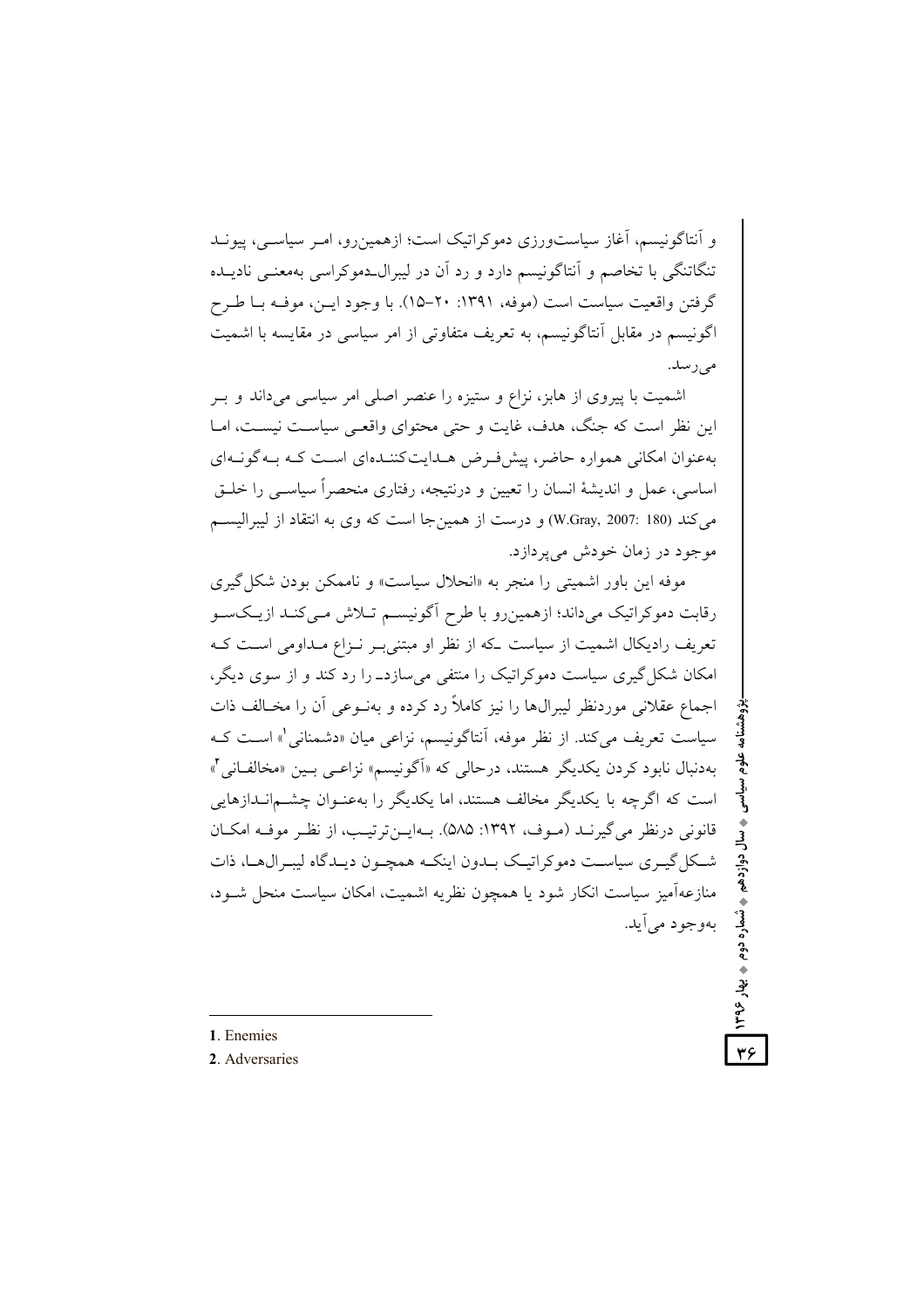#### ۴-۱. امر سیاسی بهمثابه یک برساخت گفتمانی

با شرح اندیشهها و دیدگاههای اشمیت، لاکان، و موفه مشاهده شــد کــه لزومــاً درک یکسان و همگونی از امر سیاسی وجود ندارد و در این زمینه می توان به دیدگاههای گوناگونی اشاره کرد. با وجود این، مقاله حاضر از رویکرد گفتمانی پـه امـر سیاسـی دفاع می کند. رویکرد گفتمانی به امر سیاسی در کتاب «تحلیل گفتمــان سیاســی؛ امــر سیاسی بهمثابه یک برساخت گفتمانی» که شامل مجموعه مقالههایی از مطـرحتـرین نظریهپردازان تحلیل گفتمان است، بـهخـوبی شـرح داده شـد (لاکـلاو و دیگـران،  $(1490$ 

در رویکر د گفتمانی، امر سیاسی برسـاختهای گفتمـانی تلقـی مـی شـود کـه بـا اقدامات و کنش های نهاد و گفتمان هژمون، ارتباط و پیونـد دارد. بــهعبــارت دیگــر، گفتمان هژمون، چیستی سیاست، تعریـف از اَن و مرزهـا و محـدودهٔ اَن را تعیـین میکند. از این منظر، امر سیاسی، متعین اجتماع نیست، بلکه بهعنوان هستیای فراتـر از أن، مشغول نظمبخشی به اجتماع سیاسی است؛ چیزی که روح قالب بر جامعــه را سامان می بخشد و در مرزهای خود، اقـدام بــه تعریـف سیاسـت و نشــر احکــام آن می کند. درواقع، این گفتمان هژمون است که چیستی سیاست و قواعد آن را تعریـف می کند و مشروعیت می بخشد. بااین حال، هنگامی کـه گفتمـان هژمـون بـا بحـران و بیقراری روبهرو میشود، تعریـف امـر سیاسـی نیـز دگرگـون مـیشـود و گسـترهٔ وسیع تری می یابد. در شرایط بحران گفتمان هژمون، امر سیاســی بــهصــورت نــاب و خالص، خودنمایی می کند. بهعبارت دیگر، امر سیاسبی، فراتـر از گفتمــان، ظهـور و بروز می یابد و بهمثابه یک هستی عینیتبخش و گفتمانساز خود را نمایان می سازد (لاکلاو و دیگران، ۱۳۹۵: ۴۹–۴۲).

بر این اساس، امر سیاسی در دو سطح، قابل بحث و بررسی است: «نخست، در شرایط حضور واقعی گفتمان هژمون؛ در این شرایط این گفتمان هژمـون اسـت کـه چیستی سیاست را تعریف کرده و قواعد آن را مشخص مےکند. دوم، در شـرایط بحران گفتمان هژمون است که امر سیاسی ماهیتی هستی سـاز و بــه تعبیــر *هایــدگر* اونتولوژیک می یابد. در اینجا گفتمان هژمون درنهایت، محصول امر سیاسبی است، اما بهمحض عینیت یافتن گفتمان هژمون، امر سیاسی که ویژگی آن ضدیت با قاعــده  $YV$ 

بنیادهای امر سیاسی در یونان باستان و نقش پولیس (دولتشهو) در شکل گیری آن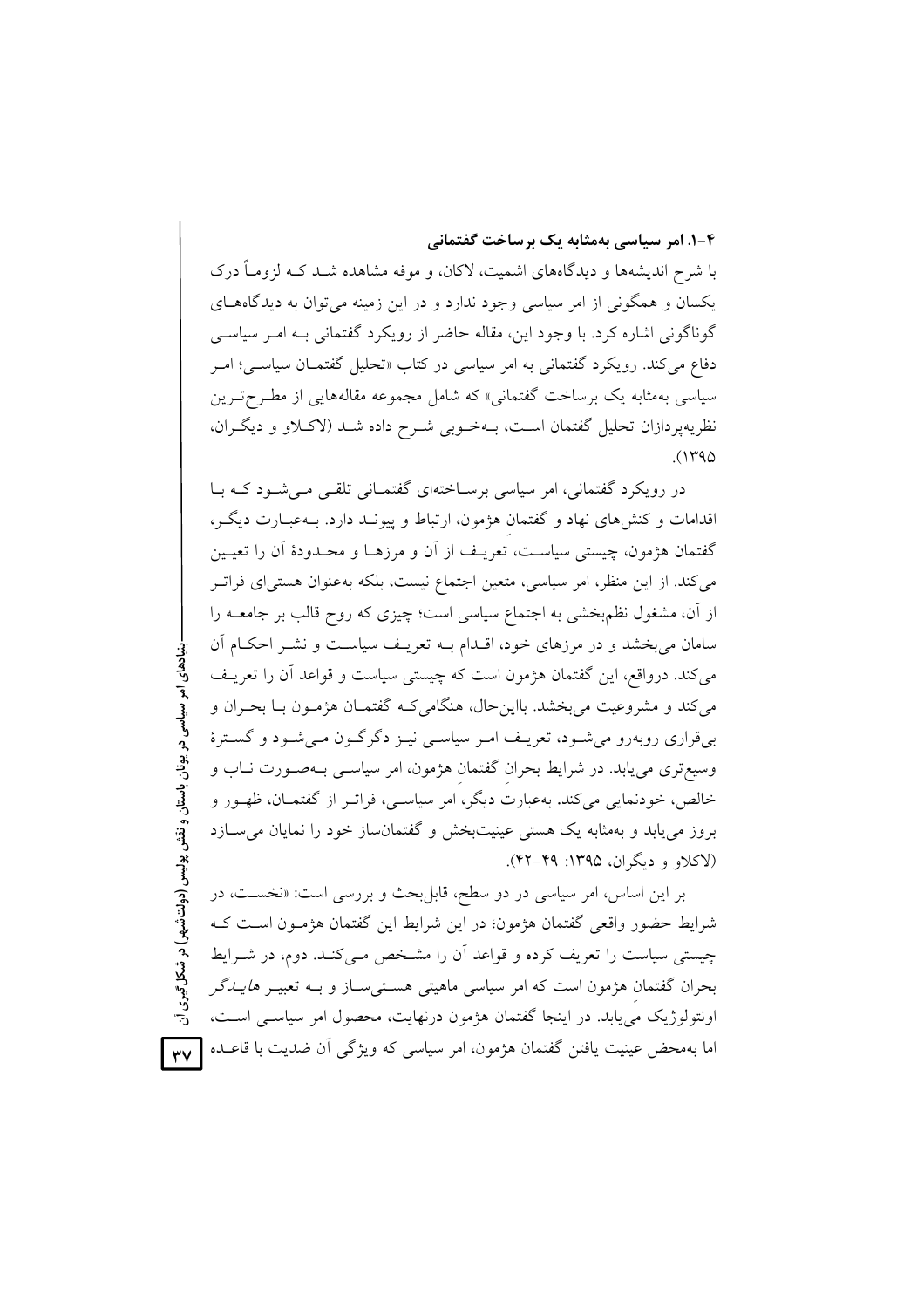و قواعد است، قاعدهپذیر و احکامپذیر میشود. در اینجا امر سیاسی قاعـدهناپـذیر و ضدمشروعيت، تبديل به سياستِ باقاعده و مشروعيتزا مي شود. در اين صورت ايـن گفتمان هژمون است که به چیستی سیاست در یک اجتماع سیاسی تعین مـیبخشــد (ربانی خوراسگانی و میرزایی، ۱۳۹۳: ۴۳-۴۲). این مقاله با توجه به سـطح دوم امـر سیاسی، امر سیاسی در یونان باستان را تحلیل می کند. درواقع، ابتـدا بـه تشـخیص و شناسایی ساخت گفتمان هژمون میپردازد کـه مبتنـیبـر پـولیس اسـت، سـپس امـر سیاسی در یونان باستان را برساختهای از گفتمان حاکم درنظر می گیرد و درواقع، امر سیاسی در یونان باستان را در قالب حضور گفتمان هژمون، شرح می دهد.

# ٢. ساخت سياسي يونان باستان

بهار ۱۳۹۶

 $\forall \lambda$ 

یونان باستان، دارای دو دوره تاریخی مهم است؛ نخست، نظام یادشاهی موکنـای و دوم، نظام پولیسی یا دولتشهری. گذار از نظام سیاسـی موکنـای بـه نظـام پولیســی (دولت شهري) در يونان باستان، موجب ظهـور شـيوههـاي جديـدي از انديشـيدن و شیوههای نوینی از مناسبات، روابط و همچنین نهادهای سیاسـی شـد. درواقـع، ایـن گذار همزمان، منجر به تحول ساخت سیاسی و اندیشـه سیاسـی شـد کـه پیامـد آن، ظهور سیاستورزی و امر سیاسی در شکل آغازین خویش است.

پیش از ظهور پولیس یونانی، نظام سیاسی موکنای که مبتنـیبـر پادشـاهی بـود، قواعد زيست سياسي يونانيان را تعريف مي كرد. در دوره موكناي، زندگي اجتمـاعي، پیرامون قصر شاهی سامان می یافت. شاه موکنای در صدر سلسلهمراتب نظامی و اداري قرار داشت و هر قدرتي، درنهايت، از او ناشي مي شد. سـقوط نظـام موكنـاي، منجر به فروياشي شيوهٔ حکومتي و قدرت سياسي حاکم با ظواهر و اَثار خارجي اَن شد که برآیند آن، تحول در فضای سیاسی و همچنین، تحول در انسان یونـانی بـود. این تحول سیاسی در درازمدت شرایط و مقدمههای استقرار دولـتشـهر و پیـدایش گونه دیگری از اندیشه را بهدنبال داشت.

درواقع تحول از نظام یادشاهی موکنای بهنظام دولتشـهری، بحرانـبی بـود کـه جامعه یونانی را دچار دگرگونی کرده بود. این شـرایط بحرانـی، فـارغ از تحـول در ساخت نظم سیاسی، منجر به ظهور شکل جدیدی از اندیشه شد که در آن، اســتدلال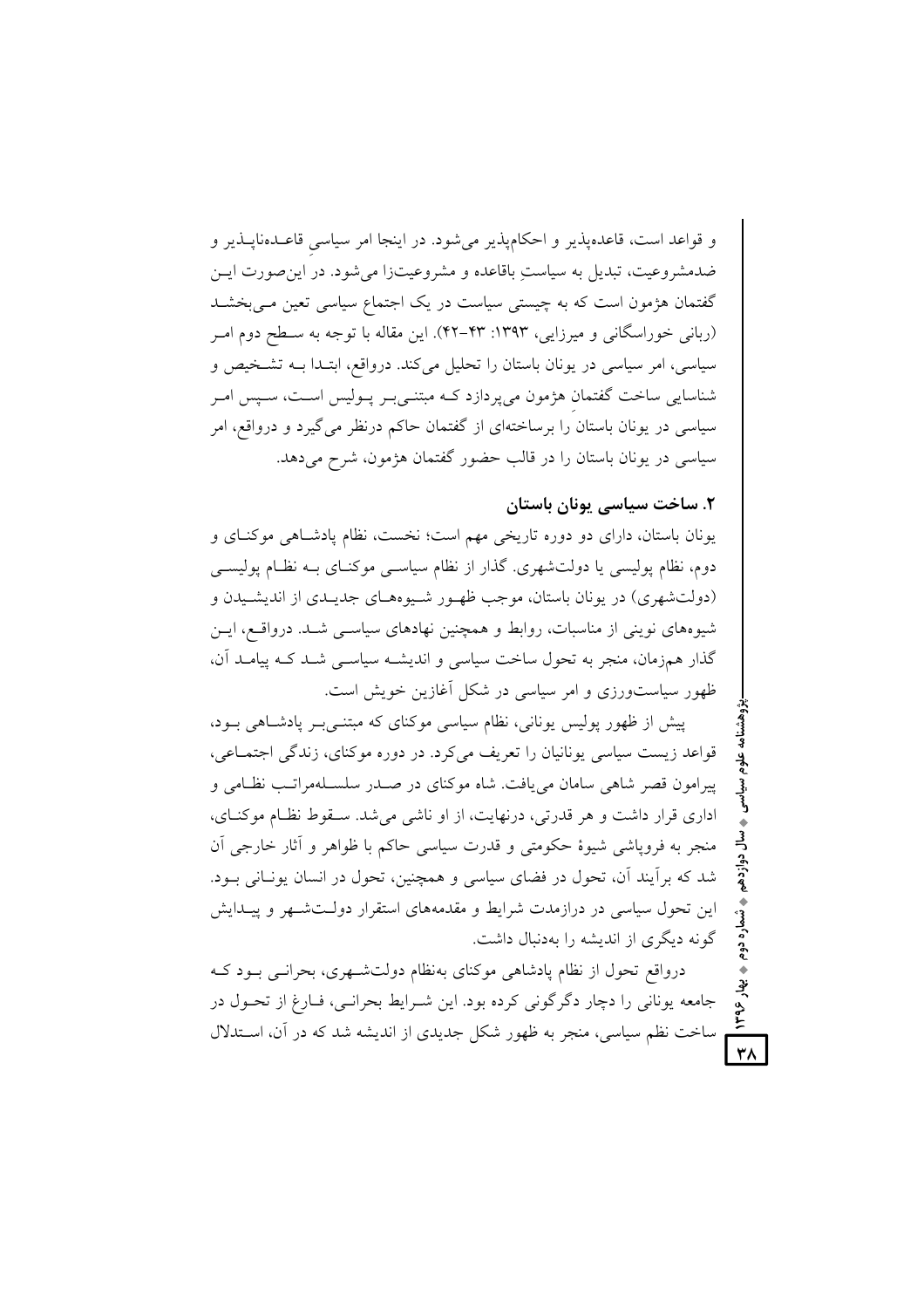عقلبی، مبنای جستوجو و اندیشه دربارهٔ مسـائل و مشـکلات جامعــه یونــانی قــرار گرفت. در چنین شرایطی، بهجای افسانههای مربوط بــه اَفـرینش کــه بــا مناســک و آیینهای شاهی و اسطورههای مربوط به حاکمیت در عصر موکنـای پیونـد داشـت، اندیشهای نو بهوجود آمد که کوششی برای بنا نهـادن نظـم جهـان برمبنـای تعـادل، تناسب، و برابری میان اجزای تشکیل دهندهٔ عالم بود (طباطبایی، ۱۳۷۳: ۱۶).

تفاوت ساخت و گفتمان سیاسی حاکم بر نظام دولتشهری در یونان باستان بـا ساخت و گفتمان نظام کهن و پهلوانیای کـه بـر زنـدگی سیاسـیLجتمـاعی یونـان هژمونی داشت، بهاندازهای محسوس بود که برخی تفاوت دنیای دولتشهری یونیان قدیم با دنیای یادشاهی یهلوانی را با تفاوت دنیـای متعلـق بــه دموکراســی مــدرن و یادشاهی های سدههای مبانه مقایسه کردهاند (یگر، ۱۳۷۶: ۲۷).

بهاین ترتیب، با گذار از نظام موکنای به نظم دولتشهری، به تـدریج در زنــدگی اجتماعی پونانی، بهجای شاه که در دنیای اسرارآمیز قصر خود، از قدرت نامحدودی برخوردار بود، مناسباتی برقرار شد که آن را «سیاسی» خواندهانـد و سرنوشـت ایـن مناسبات، موضوع گفتوگوی همگانی و عمومی بود و اداره شهر از امـور همگــانی بهشمار میآمد. این تحول در فرایندهای سیاسی یونان باستان نهتنها سـبب ظهـور و زایش خرد یونانی و فرا رفتن از تفکر اسطورهای شد (طباطبایی، ۱۳۷۳: ۱۷)، بلک زمینههای درک جدیدی از سیاستورزی و امـر سیاسـی را فـراهم کـرد و درواقـع، ساخت سیاسی مبتنی بر پولیس، محـور اندیشـهورزی و سیاسـتورزی نـوینی قـرار گرفت که پیامدش، ظهور امر سیاسی در شکل آغازین آن بود. بـهایــنترتیــب، درک نگارندگان از امر سیاسی، متناسب با نظام و ساخت سیاسی مبتنی بر پولیس است.

فروپاشی نظام سیاسی موکنای و ظهور نظام پولیسمی بـهمعنـی فروپاشـی یـک گفتمان سیاسی و ظهور یک گفتمان سیاسی جدید است. درواقع، پـولیس، گفتمــان سیاسی جدیدی را مطرح کـرد و چیسـتی سیاسـت و امـر سیاسـی متناسـب بـا آن، متحول شد. به بیان دیگر، پولیس تنها یک ساخت و واقعیت سیاسی نبود، بلکه فراتر از آن، یک گفتمان بود. درواقع، پولیس، گفتمان حامـل و عامـل راهبردهـای جدیــد معرفت و اندیشیدن و نیز راهبردهای جدید سیاستورزی بود.

. بنیادهای امر سیاسی در یونان باستان و نقش پولیس (دولت شهر) در شکل گیری آن

 $\forall$ 9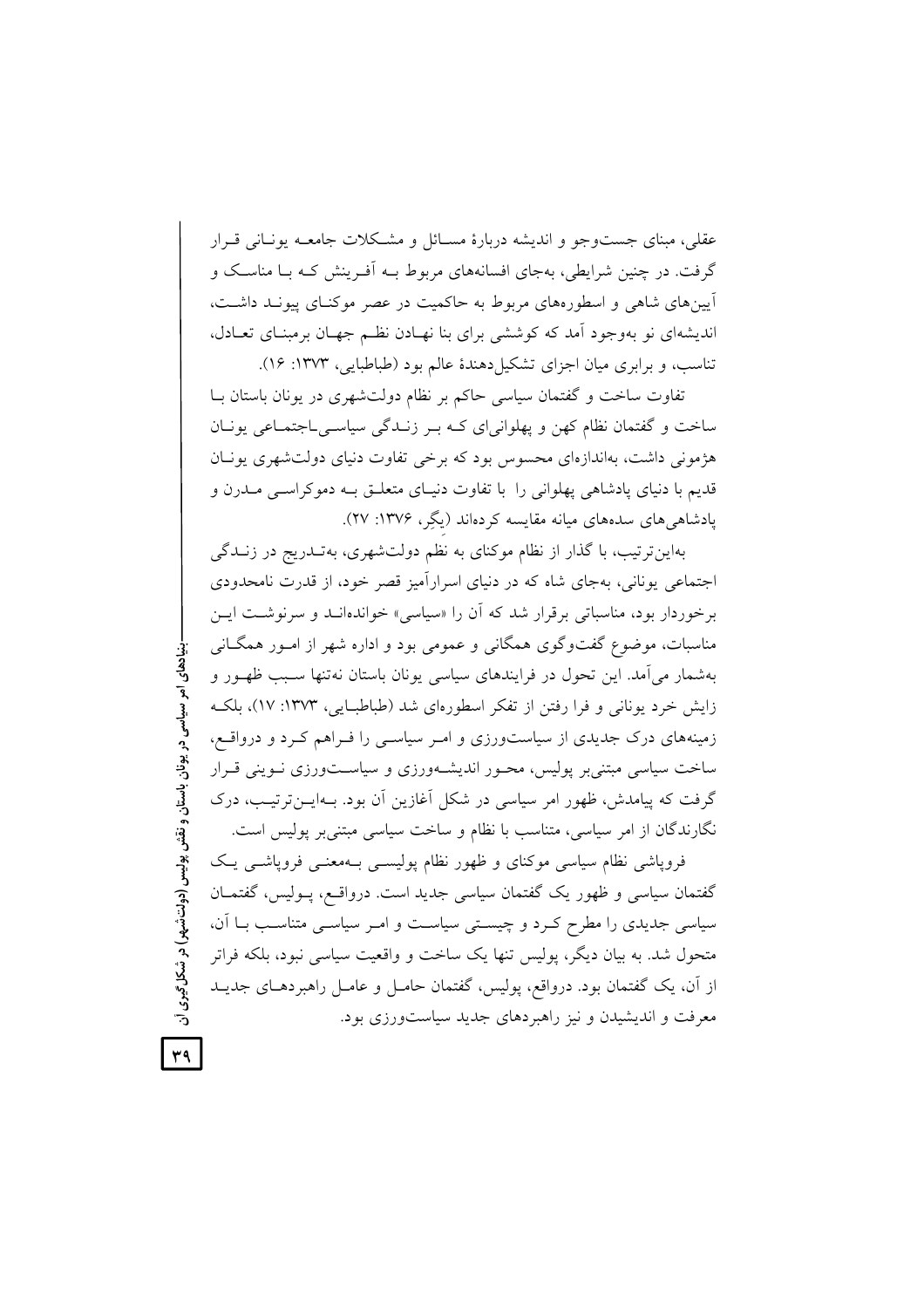۰۱–۲. بولیس بهمثابه یک گفتمان

شماره دوم

تۇ

با پذیرش این نکته که پولیس بهمثابه یک گفتمان، ظهور و بروز کـرد، ایــن پرســش قابل طرح است که پولیس پونانی، چگونه می توانـد دارای مؤلفـههـای یـک گفتمـان باشد. در این راستا ابتدا بایید درکے از گفتمیان داشته باشیم؛ گفتمیان، یک راه مخصوص صحبت کردن و فهمیدن جهان یا یک جنبه از اَن است :002[. Jorgensen, 2002] (1. نظریههای گفتمانی بر آنند که شیوه صحبت کردن ما، جهـان هویـتهـا و روابـط اجتماعی را بهطور ضمنی بازتاب نمی دهد، بلکه نقش فعالی در خلق و تغییـر آنهـا دارد. بهعبارت دیگر، زبان، مسیری نیست که از راه آن اطلاعات در مورد حالتهای ذهني بنيادين و رفتار يا واقعيتهاي مربوط به جهان، مبادله شود، بلكه ماشيني است که جهان اجتماعی را تولید کرده و درنتیجه، می سازد و قوام می دهد. همچنین، زبـان تا حد تشکیل هویتها و روابط اجتماعی، گسترش می یابد (Jorgensen, 2002: 6-9).

گفتمان، در زبانشناسی *سوسور* به مجموعهای از نشانههای مفصل بندی شده و پیوندیافته اطلاق می شود؛ یک نظام معنایی که واژهها و نشـانههـای اَن در پیونــد بــا هم، مجموعهٔ معناداری را بهوجود مـی|ورنــد (حســینی(اده، ۱۳۸۹: ۲۰). گفتمــان از نظر فوكو، تحليلي از روابط متقابل «دانش و قدرت» در برساختن «حقيقت» است. از این منظر، گفتمان، سامانهای معنادار است که علاوهبر شیوههای اندیشـیدن و قواعـد آگاهی یافتن، بر شیوههای کنش نیز دلالت دارد (کلانتری، ۱۳۹۱: ۱۲). بهاین ترتیب، می توان این گونه برداشت کرد که گفتمان، کلیتی بههـمپیوسـته و معنـادار اسـت کـه مشغول ساختن جهان به شیوهای خاص و منحصـربهفـرد اسـت. درواقـع، گفتمـان، منطق متفاوتی در ساختن جهان اجتماعی بسیاسی است که حـد و مرزهـای روابـط، چگونگی نظم سیاسی، و شیوههای مشروع کنش و فعل سیاسی را نیز تعیین می کند. از پولیس و جایگاه آن برداشتهای متعارضی وجود دارد؛ برخی با رویک دی تقلیل گرایانه آن را نوعی نظام حکـومتی و تنهـا نـوعی «پیشـرفت سیاسـی» تعریـف می کنند، و در مقابل، برخی دیگر، برداشتی فراتر از نظام حکمرانـی از پـولیس ارائــه می دهند و بهتعبیری، آن را خاستگاه نخست و عنصر مهـم تمـدن یونـانی مـیداننـد (G.Starr, 1986: vii)؛ ازاین رو، این پژوهش درنظر ندارد با فروکاستن پـولیس بـه یـک .**۴ |** نظم و نظام سیاسی، از جنبههای گفتمانساز آن غافل شود، بلکه در مقابل این تعبیــر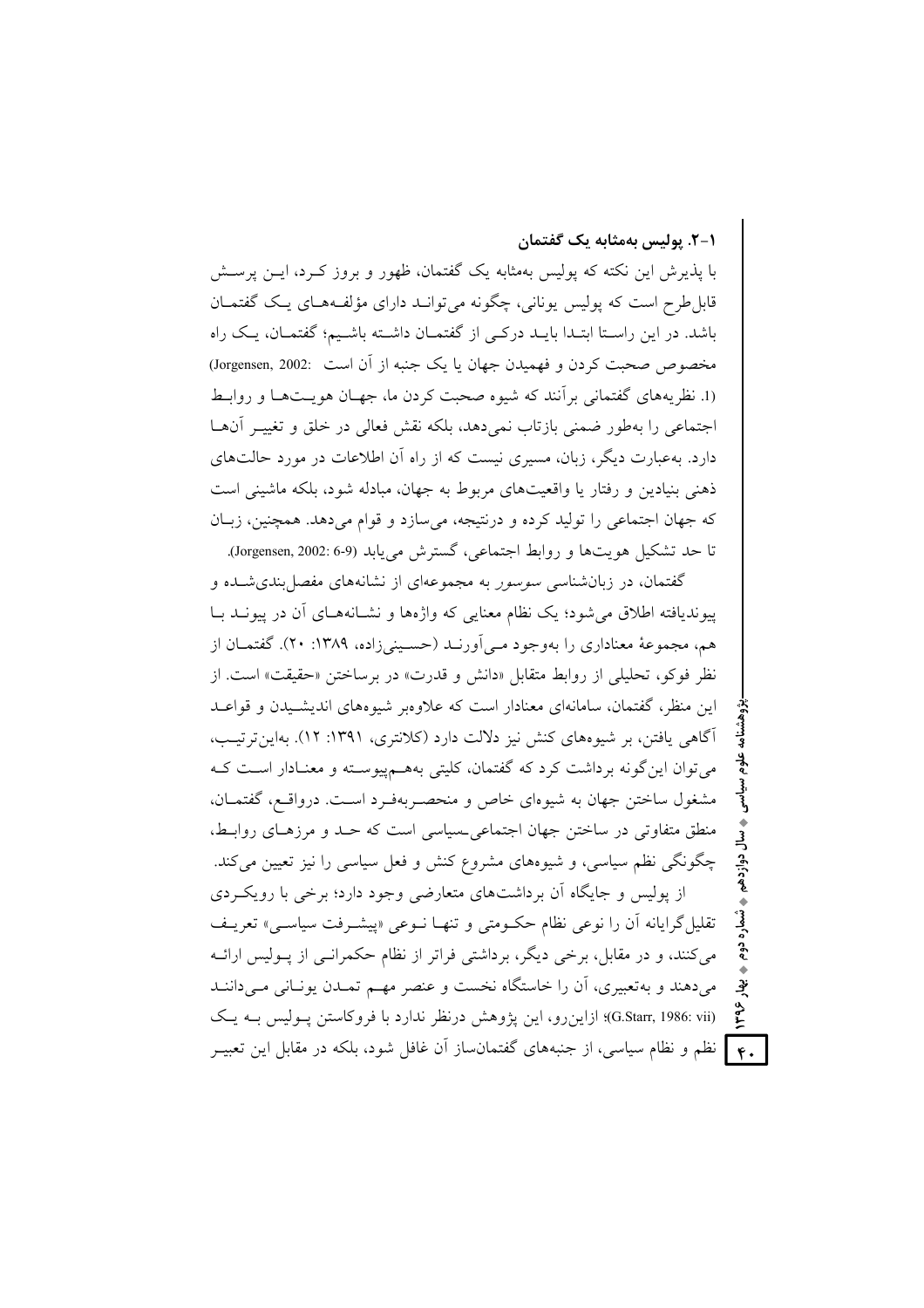تقلیل گرایانه، پولیس را بهمثابه یک گفتمان تعریف می کند که نهتنها به نــوع خاصــی از روابط و نظام سیاسبی منجـر مـی شـود، بلکـه فراتـر از آن، روابـط و فراینــدهای اجتماعی فرهنگی در یونان را نیز دچار دگرگونی عمیقی میکند؛ این چیـزی اسـت که حشت و هیمنهٔ گفتمانی پولیس را نشان می دهد.

از لحاظ ژئویلیتیک، یولیس یک واحد سیاسی خودمختـار، شـامل یـک بخـش مرکزی و سرزمینهای مجاورش است (61 :Pomeroy, 2004). مفهوم پولیس، به بهترین شکل، آرمان یونانی زندگی اجتماعی را نشان میدهد. از این منظر پولیس در یونـان، تنها یک مکان فیزیکی که نیازهای زنـدگی جمعـی را برطـرف کنـد، نیسـت، بلکـه محیط فکری، اقتصادی و اجتماعی ای است که بهگونهای تفکیکناپذیر بــا اندیشــه و زندگی یونانی گره خورده است و انسان یونـانی، بقـا و کمـال خـود را تنهـا در آن می یافت (قادری و همکاران، ۱۳۹۰: ۱۲۱) درواقع، یولیس تنها یک مکان و موقعیت جغرافيايي نبود، بلكه انتزاعـي متـافيزيكي و همچنـين، شـكلي از «در جهـان بــودن نمادین» بود (Cartledge, 2009: 13). یولیس را باید سازمانی از مردم دانست کـه گـرد هم آمده، عمل کرده و سخن میگویند (قادری، ۱۳۸۸: ۱۶).

پولیس بهمثابه یک گفتمان در برساختن جهان یونـانی نقــش فعـالی دارد و نیــز أفرينندهٔ جهان انسان زمان خويش است. درواقع، پوليس، موجوديتي زنده است كـه به جهان انسان يوناني، معنا و مفهوم داده و به سـامان سياســي، تشــكل، انســجام، و مشروعیت میبخشد. همچنین، پولیس بهمثابه یک گفتمان، چیستی سیاست و احکام اّن را تعیین می کند. پولیس، نهتنها به زندگی و زیست سیاسی پونانیان باستان قاعـده و نظم می دهد، بلکه هیمنهٔ معنابخش و نظم دهنده خود را بر کل جهان انسان یونانی مي گستراند.

ظهور پولیس بهمثابه یک گفتمان، بیش از هر چیزی منطق و بنیاد سیاسی حاکم بر یونان باستان را نسبت به دوره پیش از خود، متحول و دگرگون کـرده اسـت؛ بـه این معنا که تا پیش از ظهور پولیس، سیاست، بهعنوان امر همگانی مطـرح نبــود. بــا ظهور پولیس است که سیاست، پدیدهای همگانی و مربوط به روابط انسانی می شـود و درنتیجه، اندیشیدن دربارهٔ اَن، اَغاز میشود. درواقع، نظم سیاسی مبتنیبر پــولیس، شرایطی را فراهم میکند که در آن، مناسبات سیاسی شکل میگیرد؛ بـهگونــهای کــه |  $\mathbf{r}$ 

بنیادهای امر سیاسی در یونان باستان و نقش پولیس (دولتشهر) در شکل گیری آن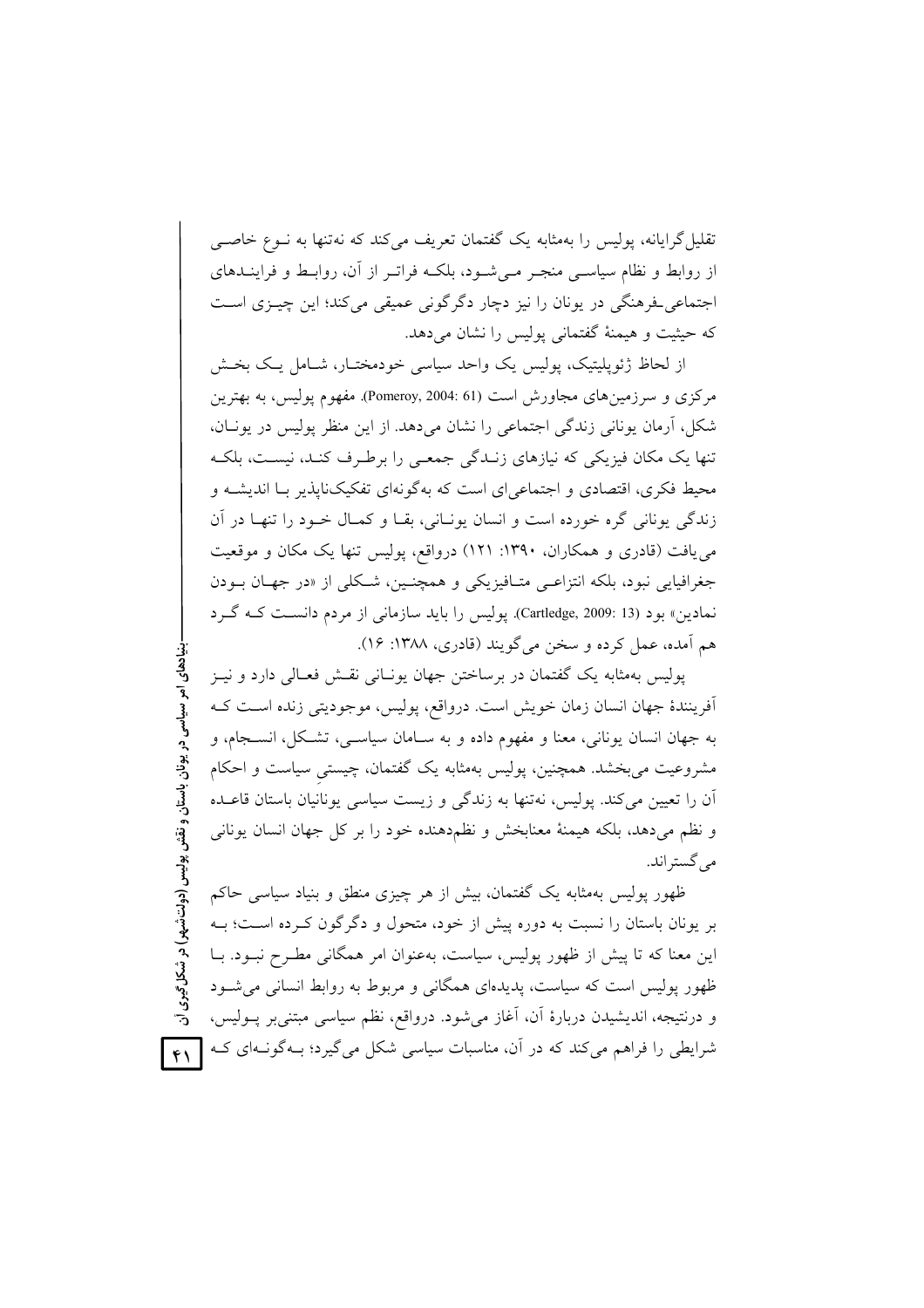*ژاک رانسی*ر، سیاست امروزی را نوعی «پـولیس سـازی» تفسـیر مـی کنـد (لاکــلاو و دیگران، ۱۳۹۵: ۴۹).

رانسپر حتی به تعریفی فراتر از سیاست دربارهٔ پولیس میرسد، زیــرا از نظـر او یولیس، اشاره به دستگاههای قهری دولت نیست، بلکه نظـم۵هـی منطقـی مکــانهــا، نقشها، و هویتها در هر نظم سیاسیLجتماعی است که مبتنی بر توزیــع خاصــی از «امر محسوس» است. به عبارت دیگر، نظام خاصی از نشانههاست که تعیین مـیکنـد چه چیزی قابل درک است و چه چیزی درک پـــلـــیر نیســـت. از نظــر رانســـیر، پــولیس بهصورت مختصر، ساختار نماديني از اجتماع را نشان مـىدهـد (لاكـلاو و ديگـران، ۱۳۹۵: ۵۰)؛ از ایـن جهـت، موجودیـت پـولیس، مشـروعیتبخـش و تعیـین کننـدهٔ عناصري مي شود كه به زيست اجتمـاعي\_سياسـي در نظـام پوليسـي، نظـم و معنـا مي بخشند.

انسان یونانی، خارج از پولیس بهرسمیت شناخته نمـی شـد. بـهعبـارت دیگـر، بهسبب قرار یافتن در شهر است که هویت و حیثیت انسانی به خود می گیرد. رابطـه و درهم تنیدگی انسان و پولیس بهگونهای است کـه ارسـطو، انســان را موجـودی در يوليس تعريف مي کند؛ انساني که تنها در يوليس، هويت و خرد خــود (وجــه ديگــر تعریف انسان بهتعبیر ارسطو) را بازمی یابد. به تعبیر ارسطو، کسی که بهطور طبیعـی، زیست اجتماعی در پولیس ندارد، انسان نیست، بلکـه یـا موجـودی برتـر از انسـان است یا پستتر از او. در پولیس بودن، بهمعنی سیاسی بودن و سیاسی شـدن نیـز هست؛ بهگونهای که یونانیان، تصوری از زندگی بدون ملاحظات سیاسی در عرصـه شهر نداشتند. اهمیت پولیس و مفهوم شهروندی در یونان بهانـدازهای مهـم بـود کـه اعتبار هریک از آتنبی هـا بــه میــزان مشــارکت او در زنــدگی شــهروندی و پــذیرش مسئولیت در امور شهر، بستگی داشت. هرکس به تأیید شهر می رسید یا شبهر بـه او اعتماد داشت، به بالاترین افتخار ممکن، دست می یافت؛ افتخاری کـه بـالاتر از هـر ثروت و قدرتی بود (قادری و همکاران، ۱۳۹۰: ۱۲۱).

از دیدگاه *آرنت*، پولیس، تنها جایی نبود که یک حــاکم در آن حکمرانــی کنــد، ؠؙٳ  $440$ جایی نبود که عدهای انسان در یی هدفی مشترک و رفع یک نیاز یا فراهم کردن یک **۴۲ |** طرح مشترک، در آن جمع شوند، اجتماعی از همکاران یـا دوسـتان صــمیمی نبــود،

تسماره دوم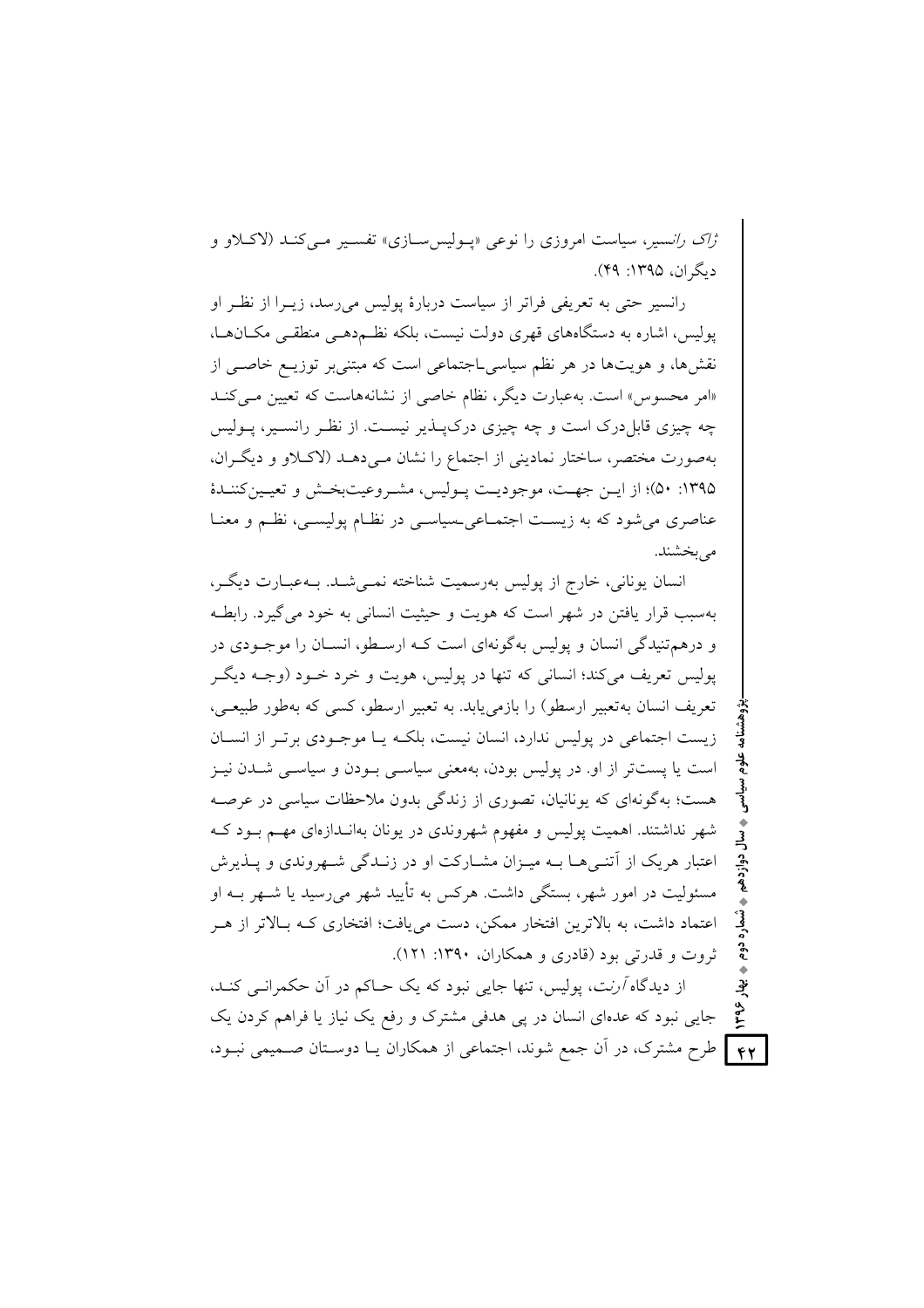بلکه پولیس، عرصهای بود که جمعی از انسانها برای نمایش فضیلتشـان و درواقــع، برای تحقق هویت خـود بـا نشـان دادن تمایزهـای میـان خـود و دیگـران، ایجـاد می کردند. پولیس، فضایی برای ماندگاری یاد و خاطرات انسان های فضیلت منـد و راهکاری برای مقابله با بی حاصلی عمل بود. اگر رنج با رفع نیاز بدن و کار با ایجـاد تغییر روی ماده خام ماندگار می شود، عمل انسانی و عنصر درونی آن، یعنی هویت انسان نیز نیاز به عرصهای برای مانـدگاری و حفـظ خـویش دارد؛ پـولیس یونـانی، همین عرصه بود. شرط مؤثر بودن پولیس نیز ماندگاری آن و فراهم کردن زمینههای اجتماع انسانی است. بر این اساس، پولیس، جهانی بود که در آن افراد برابـر انســانی دور هم جمع شده و به عمل می پرداختند (اَرنت، ۱۳۹۲: ۹۴).

درواقع، پولیس، روح قوام دهنده، تشکل دهنده و معنابخش زیستجهـان انســان یونانی بود. پولیس، همهٔ زندگی انسانی و معنوی را دربر گرفته بـود و تعیـین کننـدهٔ شکل هرگونه فعالیت ذهنی و اجتماعی بود. یگرِ این بعـد از حیثیـت جهـانشــمول یولیس را این گونه تفسیر می کند:

در دورههای اولیه تاریخ، همه شاخههای زندگی ذهنـی و معنـوی از ریشـه واحد زندگی جامعه میرویند؛ یا می توان گفت، همهٔ فعالیتهای ذهنبی و معنوي، جوي،ها و رودهايي هستند كه بــه دريــاي مركــزي، يعنــي زنــدگي عمومي جامعه كه در پوليس يا دولتشـهر ممكـن مـيشـود، مـي(يزنــد و جهت و هدف خود را از آن مـي گيرنـد و همـين دريـا از طريـق رگهـاي نامرئی و زیرزمینی، به سرچشمههای آنها کمک میکند؛ بنـابراین، تشـریح دولتشهر یونانی درواقع، تشریح تمام زندگی یونانی است» (یگِـر، ۱۳۷۶:  $(14)$ 

یگر در ادامه، نفوذ گسترده یولیس در زندگی تـکتـک شـهروندان را ناشـی از ایـن واقعیت میداند که خود پولیس، صورت اَرمانی عمومی داشت و موجودی روحـانی بود که همهٔ محتواهـای عـالی زنـدگی انسـانی را در خـود گـرد مـی آورد. پـولیس، مجموعهٔ همه شـهروندان و همـه جنبـههـای زنـدگی آنـان اسـت؛ بـه شـهروندان، موهبتهای فراوانی می بخشد، ولی وظایف فراوانی نیز بهعهده آنها می گذارد. شیوه فکر خود را با سختگیری فراوان بــه یکایــک شــهروندان تحمیــل مــیکنــد و مهــر

بنیادهای امر سیاسی در یونان باستان و نقش پولیس (دولتشهر) در شکل گیری آن  $_{\rm TV}$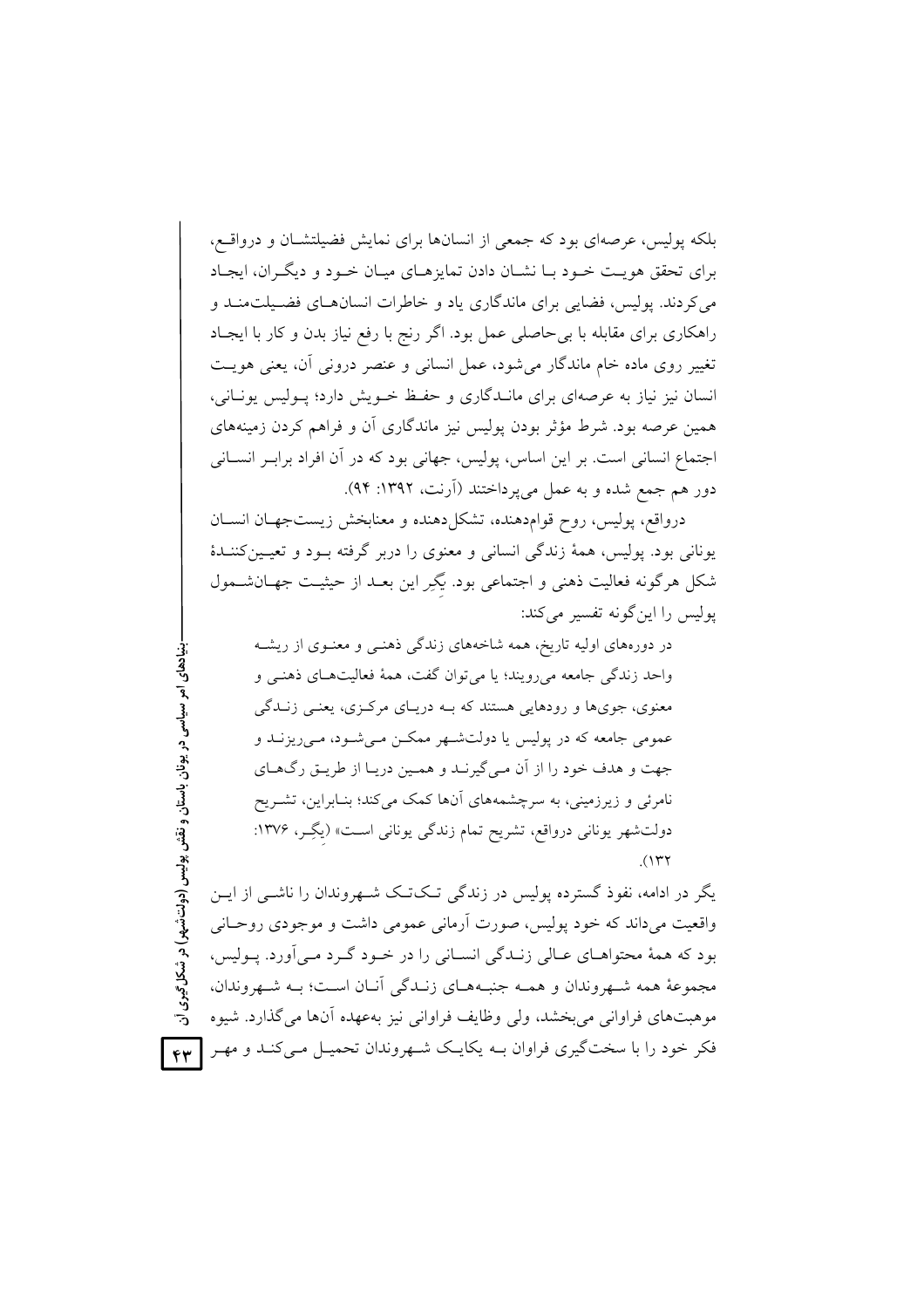مالکیت خود را بر پیشانی آنان مـیزنــد و منبــع هـمــهٔ قواعــد و معیارهــای زنــدگی شهروندان است؛ هر عملي كه به شهر زيان برساند، بـد اسـت و هـر عملـي كـه بـه شکوفایی آن یاری کند، نیک (یگر، ۱۳۷۶: ۱۷۱).

بنابراین، پولیس، مکان امنی بود که بونانیان در آن، خویشتن را بهمثابه سبوژهای فعال و سیاسی تعریف می کردند. درواقـع، پــولیس، هویــتبخـش و حیثیــتدهنــدهٔ شهروندان یا سوژههای سیاسی بود؛ بهسبب ظهور پـولیس بـود کـه عناصـری ماننـد شهروند، قانون، عدالت، فضیلت، سیاست و امـر سیاسـی، سـوژه سیاسـی، و کـنش سیاسی، معنا و مفهوم می یافت. درواقع، پولیس نهتنهـا امکـان سیاسـتورزی و امـر سیاسی، بلکه محتوای تفکر سیاسی را در یونان باستان شکل مـیcاد. ایــن مسـئلهای است که *اشتراوس* نیز به آن اشاره می کنـد. از نظـر اشـتراوس، آنچـه بـیش از همـه می تواند ماهیت و محتوای تفکر سیاسی کلاسیک را بر ما آشکار کند، ارتباط مستقیم این تفکر با زندگی سیاسـی' در پــولیس اسـت (Strauss, 1959: 78). درواقــع، اندیشــه سیاسی رایج در یونان باستان بر مدار پولیس میچرخد. *نوئل اسولیوان* نیز همسو بــا گفتهٔ اشتراوس، بر این نظر است که تفک ِ سیاسـی، در شـکل اَغــازین و کلاسـیک خود، مربوط به یولیس است (اسولیوان، ۱۳۸۸: ۲۵۱).

بر این اساس، پولیس در سطح نخست، به تفکر سیاسـی و در سـطح دوم، بــه عمل، سیاستورزی، و امر سیاسی در یونان باستان تشکل می بخشید. بهایــنترتیــب، پولیس، فراتر از یک ساخت سیاسی بهمثابه یک گفتمان، ظهور میکند کـه در درون خود نهتنها چیستی سیاست، بلکه راهبردهای اندیشیدن را سامان می داد و به زبـان و فعل سياسي انسان يوناني، معنا مي بخشيد.

۳. چیستے امر سیاسے در یونان باستان تا اینجا هدف مقاله این بود که چهره تاریخ ساز و معنابخش پولیس را بـهمثابـه یـک گفتمان، درک کنیم. با پذیرش اینکه پـولیس گفتمـانی اسـت کـه متعلقـات سیاســی منحصربهفردی را مشروعیت می بخشد، می توان به تـأثیر ظهـور تـاریخی پـولیس در شکل گیری کیفیت و چگونگی امر سیاسی در یونـان باسـتان اشـاره کـرد. درواقـع،

● تسماره دوم

، بهار ۱۳۹۶

 $f(f)$ 

1. Political Life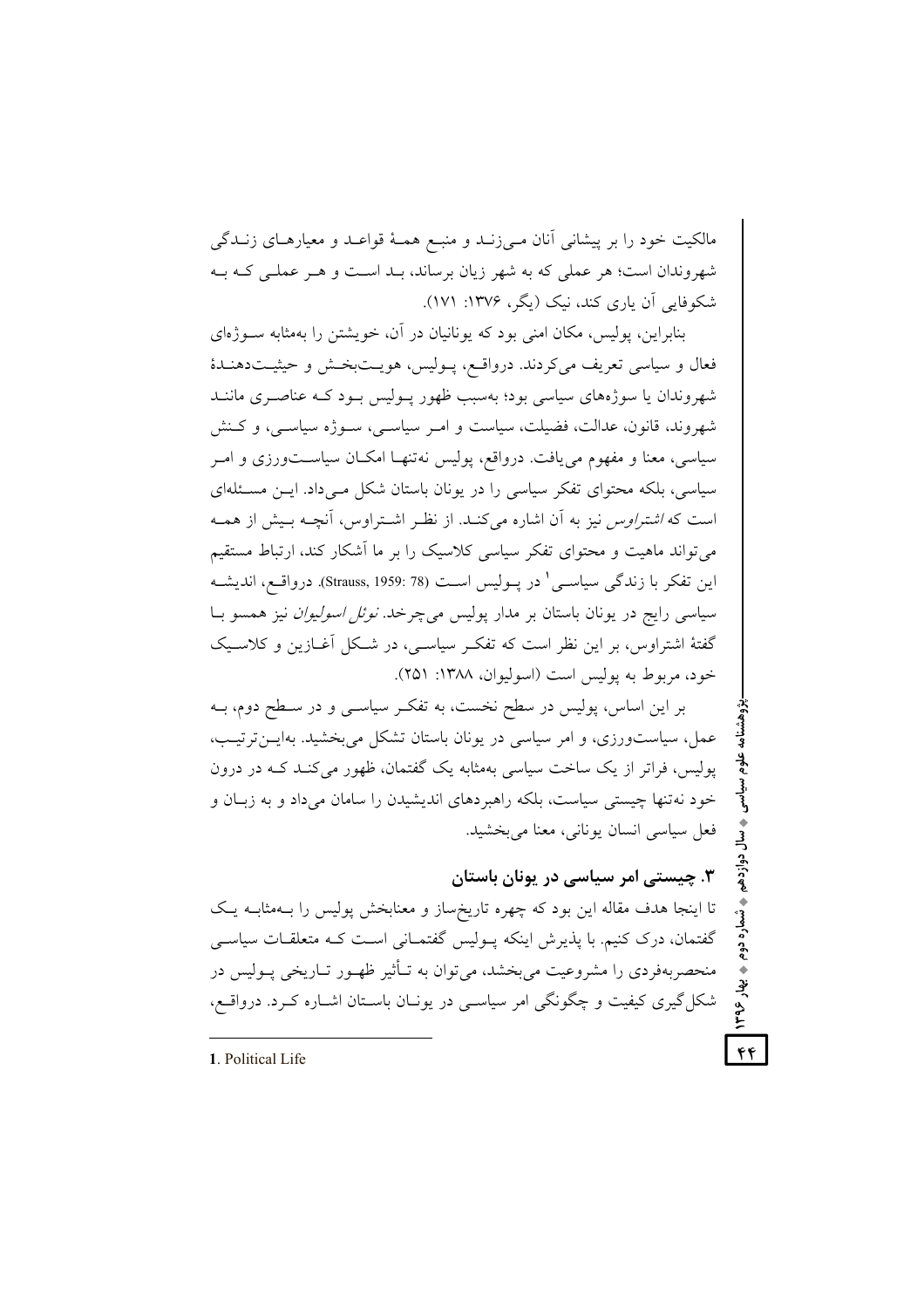براساس چارچوب نظری پژوهش، امر سیاسبی، متعلـق و برسـاخته گفتمــان اســت. بهعبارت دیگر، گفتمان حاکم بر یونان باستان، گسترهٔ امر سیاسی و تعریـف از آن را رسمیت و مشروعیت می بخشید و هرگونه کنشی که خارج از مـدار گفتمـان حــاکم بود، امر سیاسی تلقی نمی شد، بلکه در مقابل آن قبرار مبی گرفت. گفتمیان، نیهتنهیا ماهیت امـر سیاسـی، بلکـه بــازیگران و ســوژههــای سیاســی را در وهلــه نخســت، بهرسمیت می شناخت و برمی ساخت و سپس، امکان و قواعد فعالیت سیاسی را برای آنها تجویز می کرد.

هانا اَرنت، ازجمله فیلسوفانی است که به بحث امر سیاســی در پونــان باســتان توجه نشان می دهد. وی با تفکیک حیطه عمومی از حیطه خصوصی، تلاش می کنـد امر سیاسی در یونان پاستان را مسئلهای مرتبط با حیطه عمومی تفسیر کنید. تفکیک حیطه عمومی از حیطه خصوصی در یونان باستان، بیش از اینکـه بـهمنظـور تقسـیم زندگی اَدمی به دو حوزه مشخص انجام شود، برای صیانت از حـوزهای در زنــدگی است که مربوط به «امور عمومی» می شود؛ اموری که در نسبت میان انسان ها شکل مي گيرند و يا «جدايي» از حوزه خصوصي كه مربوط به ضرورتهاي زندگي فيردي است، معنا می پابند (شیری، ۱۳۹۵: ۲). ارسطو بهصراحت در کتاب «سیاست» خـود آمیختگی حوزه خصوصی که در آن انسان بـهدنبـال منـافع مـادی اسـتــ و حــوزهٔ عمومی را اشتباه میداند و آن را ناشی از عدم درک عمیق جامعه سیاسی دانسته و مي نو پسد:

هدف جامعهٔ سیاسی، اتحاد نظامی برای دفاع در برابر خطر یا سـوداگری و بازرگانی نیست؛ زیرا اگر چنین بود، ملتهایی که با هـم در کـار بازرگـانی شریک هستند، یا میثاق دفاع متقابل دارند، اعضـای یـک شـهر مـی شـدند، درحالي كه اعضاي يك جامعهٔ سياسي با خوبي پــا بــدي و عيــب و حســن اجتماعي افراد آن، كار دارند (ارسطو، ۱۳۶۴: ۱۵۹).

این تأکید بر جدایی، به دلیل اهدافِ کاملاً متفاوتی است کـه یونانیــان بــرای ایــن دو حوزه از زندگی قائل بودند. در حوزه خصوصی که همان حوزه تدبیر منـزل اسـت، انسان قرار است به ضرورت های زیستی خود یاسخ دهد. از این جنبه، تفاوتی میـان انسان و حیوان وجود ندارد. اگر این ضرورتها تأمین نشود، انسان به «تقلا» می افتد

بنیادهای امر سیاسی در یونان باستان و نقش پولیس (دولتشهر) در شکل گیری آن

 $60$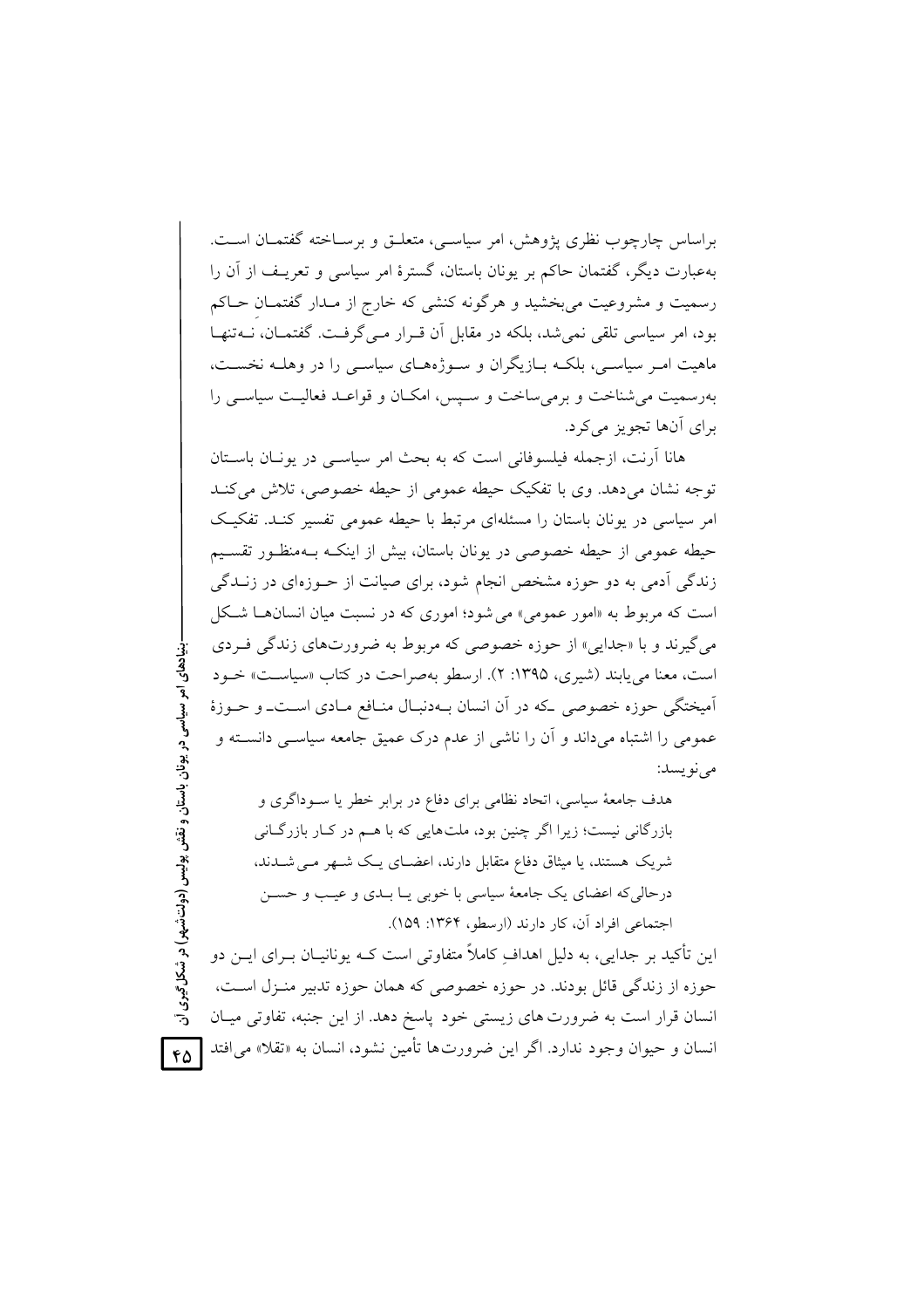و از پین مے رود. از منظیر فیلسوفان پیزرگ پونیان، اگیر فیردی تنهیا پیه جیوزه ضرورت های زندگی اشتغال داشته باشد، نمی تواند شهروند باشـد. شـهروند، کسـی است که بتواند از ساحت ضرورت های زندگی فراتر برود و دل مشغول امور عمومی شود، بعنی به چیزهایی بیندیشد و در اموری عمل کند کـه نسـبتی بـا اولویـتهـای زندگی او ندارند و منفعتی اقتصادی از آن کسب نمی کند. توجه بـه حــوزه عمــومی، سبب آزادی انسان می شود؛ نه تنها به این سبب کـه او آزادانـه در امـور مربـوط بـه پولیس تصمیم می گیرد، بلکه پیش از آن، به این دلیـل کــه او از بنــد ضــرورتحــای زندگی فردی و خصوصی آزاد شده است و البته این آزادی، مقدمهٔ ضروری رسیدن به «أن أزادي» است. مفهوم فراغت در سبک زندگی پونیانی نییز در همین جبا معنیا مریابلد (شیری، ۱۳۹۵: ۳).

بهاین تر تیب، چیستی امر سیاسی، رابطهٔ تنگاتنگی با قواعـد زیسـت سیاسـی در یولیس دارد. در منطق زیستی پولیس، عبور از حیطه ضرورتهای زندگی خصوصی به حیطه امور عمومی، بهمعنی گام نهادن در حوزه امر سیاسی است. درواقع، حــوزه عمومي، حوزه امر سياسي است و سوژه با فارغ شدن از حوزه ضرورتهاي زندگي و ورود به حوزه عمومي، حيثيت و هويتي سياسي بهدست مـي اَورد. ظهـور حيطـه عمومی با ظهور پولیس یا دولتشهر هـمزمـان بـود. آرنـت در ایــن زمینــه توضــیح می دهد که بر آمدن پولیس یا دولتشهر به این معنا بود که انسان، عبلاوهب زنبدگی خصوصیاش، دارای نوعی زندگی دوم، یعنی زندگی سیاسی' شده است. اکنون هـر شهروندي به دو نظام يا مرتبه وجودي تعلق دارد و تمـايز مشخصــي در زنــدگي/ش میان آنچه از آن خود اوست و آنچه جمعی یا مشترک ٔ اسـت، وجـود دارد (آرنـت،  $(50.149)$ 

همان گونه که گفته شد، ظهور حبطه عمومی بهعنوان حوزه امر سیاسی با تولید پولیس همزمان بود و ویژگی امر سیاسی که در حیطه عمومی پولیس جریان داشت، مبتنی بودن اَن بر عمل ؓ (در اینجا ما مفهوم عمل را مترادف بــا مفهــوم کــنش تلقــی

**په شماره دوم په بهار ۱۳۹۶** 

46

3. Praxis

<sup>1.</sup> Bios Politikos

<sup>2</sup> Koinon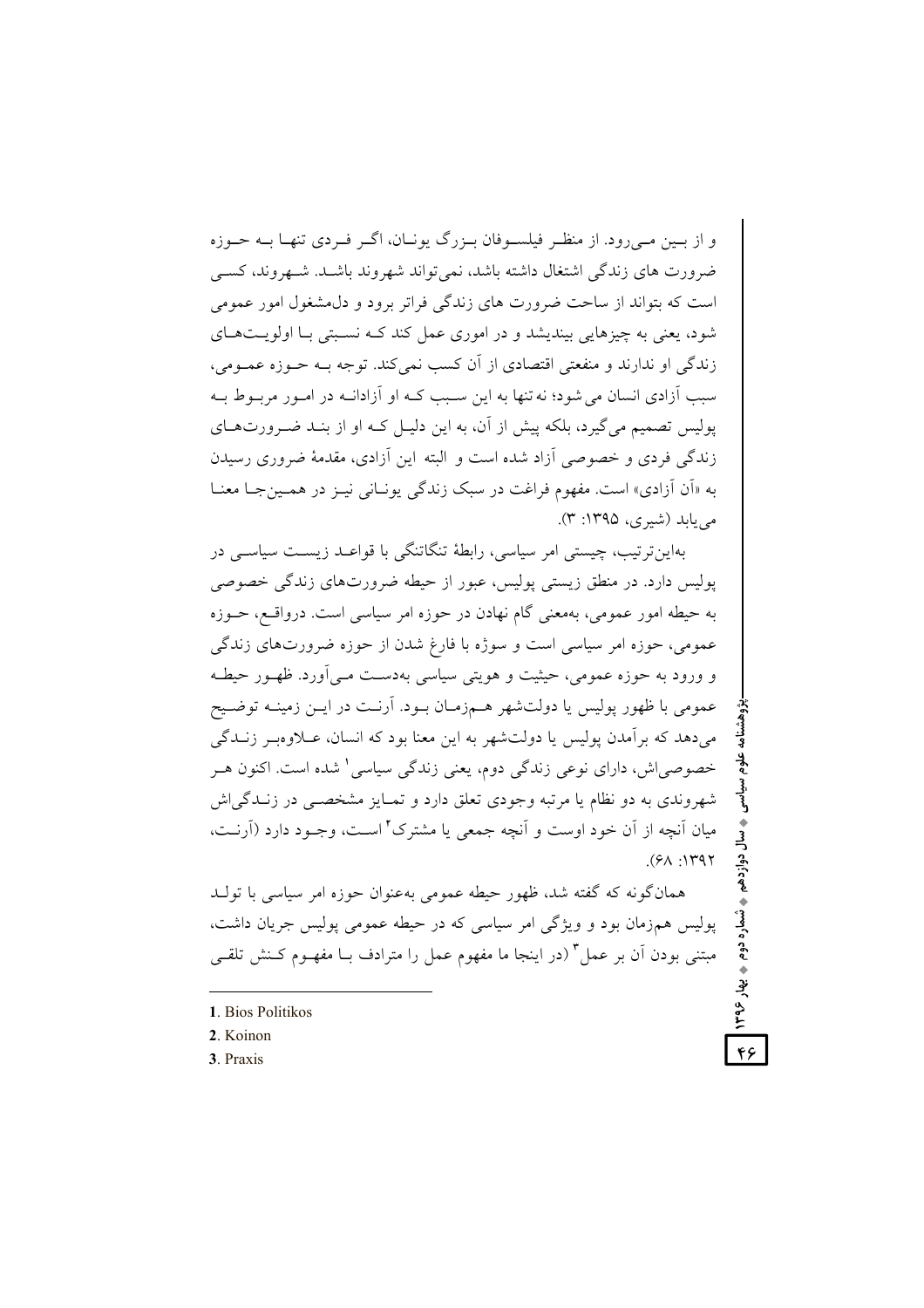مي کنيم) و سخن' بود. بهطورکلي هرچند در يونان، زندگي نظرورزانه، متعــالي تــر از زندگی عمل ورزانه تلقی می شد و عمــل در برابـر مســائل مــاورایی، پســت انگاشــته می شد، اما درعین حال فعالیت سیاسی، مستقل از نیازهای زندگی خصوصی و مـادی به سمیت شناخته شده بود (بردشا، ۱۳۸۰: ۲۱). از این جهت آنچه زیست سیاسی و درنتیجه، وقوع امر سیاسی و سوژگی سیاسی را امکان پذیر می کرد، حیثیت و هیــأتی بهنام پولیس بود. درواقع، سیاسی بودن، مترادف با زیستن در پولیس تلقـی مـیشـد؛ بهگونهای که یونانیان، تصوری از زندگی بدون ملاحظـات سیاســی در عرصــهٔ شــهر نداشتند (قادری و همکاران، ۱۳۹۰: ۱۲۱). هانا آرنت نیز به این مسئله توجـه نشــان داده و آن را این گونه توضیح میدهد:

سیاسی یا اهل مدینه بودن، زیستن در پولیس، به این معنا بـود کــه تکلیــف همهچیز از طریق سخن و اقناع معلوم می شد، نه از طریق زور و خشـونت. در خودفهمی یونانی، مجبور کردن مردم بـه کـاری بـا اعمـال خشـونت، و دستور دادن بهجای اقناع، شیوههایی پیشاسیاسی بـرای سـلوک بـا مـردم و ویژگی زندگی بیرون از پولیس، ویژگی خانه و زندگی خانوادگی، بـود کـه در آن رئيس خانواده با قوايي بلامنازع و مستبدانه، حكم مي راند، يا ويژگي زندگی در امیراطوریهای بربر آسیا بود که استبداد آنها بارهــا و بارهــا بــه سازمان خانواده تشبیه شده است (آرنت، ۱۳۹۲: ۶۹).

بنیادهای امر سیاسی در یونان باستان و نقش پولیس (دولتشهر) در شکل گیری آن بهاین ترتیب، درک یونانیان از سیاست با درک امروزی، بهطورکلی متفاوت بود. آنها سیاست را امری مربوط به اجتماع سیاسی ٔ میدانستند و بیرون از محـدوده اجتمـاع سیاسی که همان پولیس بود، معنایی برای سیاست قائـل نبودنـد. درواقـع، در یونـان باستان، سیاست، زمانی معنا می یافت که شهروندان در حوزه اجتماع عمومی حضـور می یافتند و دربارهٔ امور همگانی و مشترک که بهمنزلـه امـر سیاسـی تلقـی مـی شـد. تصمیم گیری می کردند (معینی علمداری، ۱۳۹۰: ۶). این تلقی از سیاست در دوران یونـان باسـتان ازآن(و اسـت کـه در آن دوره،

اقتصاد، مناقشه و پروبلماتیک سیاست نبود، بلکـه محـدود بـه زنـدگی خصوصـی

1. Logos 2. Political Community

۴V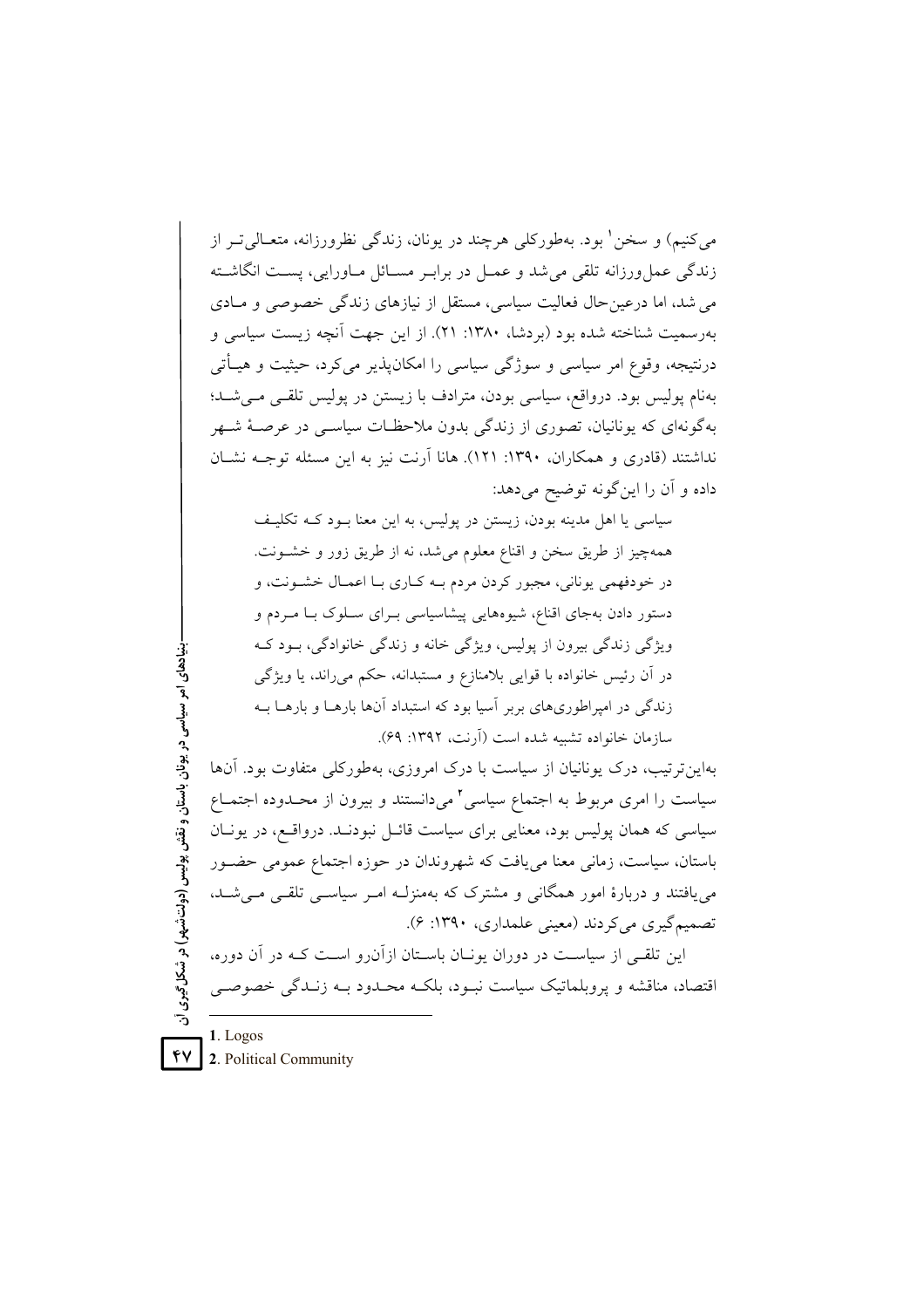شهروندان بود. درواقع، اقتصاد و تأمین معیشت، مقدمهای بــرای سیاســت (بــهمثابــه عرصه عمل) بهشمار می رفت. به همین دلیل، یونانیان باستان با جــواز خشــونت بــر بردههایشان، امور روزمره و معیشتی خود را انجام مـی دادنـد و برایشـان فراغـت در راستای حضور در سیاست فراهم می شد. در اینجا مفهوم فراغت اهمیت مـی یابـد، زیرا با ایجاد فراغت، زمینهٔ ورود به حیطه امر سیاستی، کـه حـوزمای عمـومی بـود، فراهم میشد. *فاستر* در توضـیح مفهـوم فراغـت و اهمیـت آن بـرای برآمـدن فعـل سیاسی در یونان باستان می نویسد:

در زمان ما فراغت و تفریح، یکسان فرض میشود و اینکه ارسطو میگویــد بردگان بايد كار كنند تا خدايگان، فراغت يابند، بـهمعنـاي تـن[سـايي آنـان نيست. فراغت در نظر او استراحت نيست، بلكه نبوعي فعاليت است، امبا این فعالیت، با کار کردن متفاوت است. کار کردن به عنوان وسـیله ای بـرای رسیدن به برخی نتایج مطلوب انجام میشود...، امـا فعالیـتهـای دیگـری وجود دارد كه بهخـاطر خودشـان انجـام مـي شـوند. منظـور از فراغـت در قاموس ارسطو، فرصت اشتغال انسـان بـه ايـن گونـه كارهـا اسـت؛ تمـام فعالیتهای انسانی بهجز کارهایی که برای ضرورت اقتصادی و مادی انجام میشود. در میان اینها، فعالیت سیاسی برای حکومت کردن، رتبـه نخسـت را دارد (فاستر، ۱۳۶۱: ۳۵۳).

درواقع، فراغت بهمثابه گذار شهروند از عرصه زندگی شخصی بــه زنــدگی عمــومی است که محل و موضع سیاستورزی بود. رویهمهرفته، فراغت، لحظـهٔ فـارغ شــدن شهروند یا سوژه از حوزه ضرورتها و نیازهای روزمره و پـرداختن بـه سیاسـت و اندیشیدن دریارهٔ سیاست است.

فهم چیستی امر سیاسی در یونان باستان، بدون توضیح پیوند معنـایی و عملـی آن با سوژه سیاسی و کنش سیاسی برآمـده از آن، کامـل نخواهـد بـود؛ ازهمـین٫و، توضیح چگونگی رابطه میان امر سیاسی، سوژه سیاسی، و کـنش سیاســی در یونــان باستان می تواند تکمیل کنندهٔ بحث حاضر باشد. همان گونه که گفته شد، گفتمان، تنها  $\zeta$ گسترهٔ امر سیاسی را تعیین نمی کند، بلکه در کنار تعـین بخشـیدن بـه امـر سیاسـی، ] بهگونهای منحصربهفرد به تعریف، تشخیص، و شناسـایی سـوژه سیاسـی نیـز اقــدام  $f \wedge$ 

شماره دوم

ؠٚٳ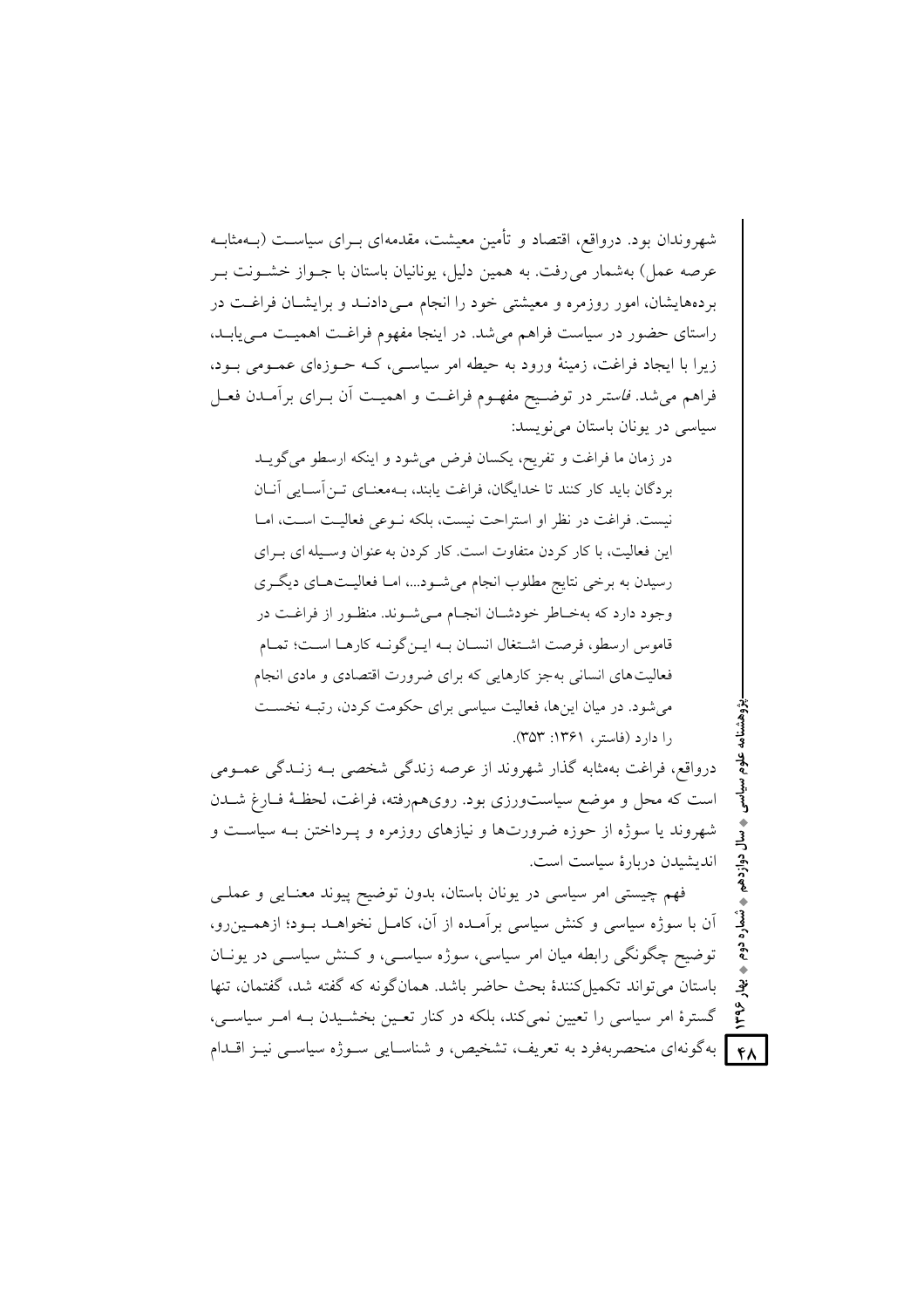می کند. درواقع، این گفتمان است کــه ســوژگی سیاســی و درنتیجــه، امکــان کــنش سیاسی را فراهم میکند، زیرا هیچ سوژهای بهخودیخود از حیثیت و هویت سیاسی برخوردار نیست، بلکه با قرار گرفتن و موقعیت یافتن درون مرزهای گفتمانی است که بهمثابه سوژه سیاسی، رخ می نمایاند (کسـرایی و پـوزش شـیرازی، ۱۳۸۸: ۳۵۷). گفتمان يوليس محور با تعريف جايگاه و موقعيت انســانهــاي يونــاني، آنهــا را بــه احکام مشخصی موظف میکند؛ بهگونهای که لزوماً هر انسان یونانیای بهمثابه سوژه سیاسی مطرح نمی شود، بلکه تنها آنهایی میتوانند به عنوان سوژه سیاسی و درنتیجه کنشگر سیاسی خودنمایی کنند که گفتمان، آنها را بهعنـوان «شـهروند» بــهرســمیت ىشناسد.

در گفتمان پولیسی (دولتشهری) حاکم بر یونان باستان، مفهوم شبهروندی بـا مکان، گره خورده است، زیرا شهروند، در موقعیت خـانوادگی بـا موقعیـت سیاســی روبهرو نیست، بلکه هنگامی سیاسی می شود که در مکان و حیطه عمومی قرار گیرد. از این جهت، سوژگی سیاسی در پیوندی مستحکم با منطق زیستی پولیس است. در منطق زیستی پولیس، هنگامی که شهروند در فضای عمومی ای بهنام آگورا قرار گیرد، و به عمل و سخن بیردازد، وارد حیطه امر سیاسی شـده اسـت و درنتیجـه، بـهمثابـه سوژه سیاسی شناخته می شود. درواقع، ورود به حیطه امر سیاسی آغاز شکل گیــری سوژه سیاسی است؛ سوژه سیاسی با ورود به عرصه امر سیاسی کـه فضـای عمـومی آگورا است، دست به کنش سیاسی میزند. در اینجا کـنش، همـراه بـا عمـل و فـن سخن است.

بنیادهای امر سیاسی در یونان باستان و نقش پولیس (دولت شہر) در شکل گیری آن گفتمان پولیس،حور یونان باستان با مرزکشی میان شهروند و غیرشهروند، اقدام به برساختن سوژههای سیاسی میکند. درواقع، فرایند شکل گیری سـوژه سیاسـی در یونان باستان، این گونه است که ابتـدا شـهروند از غیرشـهروند متمـایز مـی شـود؛ در مرحله بعد، شهروند بايد از حوزه خصوصي كه تـدبير منـزل اسـت، بيـرون بيايــد و وارد فضای عمومی پولیس شود. در فضای عمومی پـولیس اسـت کـه شـهروند بـه سوژهای سیاسی تبدیل می شود، زیرا در اینجـا شـهروند در مـورد امـور همگـانی و مشترکی که مربوط به اداره عمومی شهر است، تصمیمگیری میکند. از ایـن جهـت، سوژه سیاسی، شهروندِ فعال سیاسی میدان عمومی آگورا است کـه بـا عمـل و فـن  $f$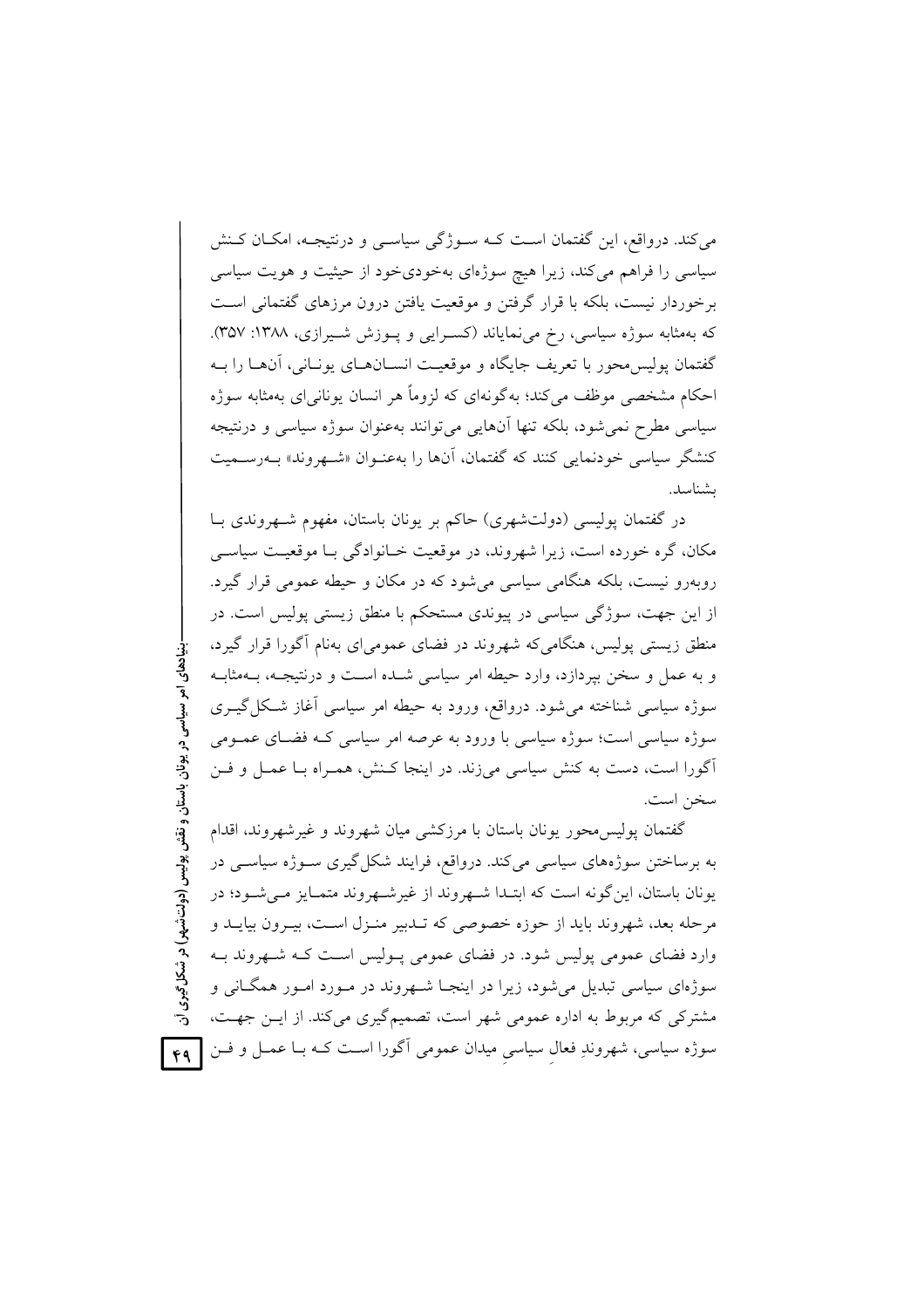سخن سوژگی سیاسی یا امکان کنش سیاسی، خود را شکوفا می سازد.

درواقع، شهروند يا سوژه با قرار گرفتن در فضاي عمـومي پـوليس، حيثيـت و هويت سياسي بهدست مي آورد، زيرا از يرداختن به امر شخصي و خصوصي (تــدبير منزل) وارد امر مشترک و همگانی می شود. بهاین تر تیب، کنش سیاسی، محصول قرار گرفتن سوژه سیاسی (عاملانی که از حق شهروندی برخوردارند) در قلمرو عمـومی پولیس (میدان آگورا) بهعنوان گسترهٔ امر سیاسی و بحث و تصـمیمگیـری در مـورد امور مشترک است.

بهاین ترتیب، پولیس بهمثابه گفتمان حاکم بر یونان باســتان، واقعیــت سیاســی را توليد مي كرد. درواقع، حيثيتِ گفتماني يوليس، برسازندۀ فعــل سياســي و پيامــدهاي عینی آن بود. گفتمان پولیس محور حاکم بر یونان باستان، فراتر از امر سیاسی، سـوژه سیاسی و کنش سیاسـی، بــه تفکـر سیاسـی در یونــان باسـتان شــکل مــی۱داد. نوئــل اسوليوان در همين مورد مي گويد، پوليس، زمينهساز ظهور نظريــه سياســي در شــكل آغازین آن بود (اسولیوان، ۱۳۸۸: ۲۵۱). آثار هیئتِ گفتمـانی پــولیس در ایــن ســطح باقی نماند و با برساختن شکل های اندیشه و تفکر سیاسی، دسـتاویز و گـرهگـاهی بهوجود آورد که سوژهٔ رام گفتمان هژمون با کمک گرفتن از آن، واقعیت سیاسبی را حفظ و دگر گون می کند و از نو برمی سازد.

پولیس، بهمثابه گفتمان، در کنار استحکامات سختافزاری، اندیشه و تفکری را تولید می کند که بتواند مشروعیت گفتمانی خود را بازتولیـد کنـد. درواقـع، گفتمـان هژمون و شیوههای اندیشیدن، رابطهٔ درهمتنیـدهای دارنـد؛ بـهگونـهای کـه گفتمـان هژمون با برساختن شکل های اندیشیدن و محتوای آن، ازیکسو بقـا و مشـروعیت خود را تضمین می کند و از سوی دیگر، همین اندیشه و نظریهای که خود برسـاختهٔ گفتمان است، هژمونی گفتمان را بازتولید می کند و بهشکلی موجب بازتولید ساخت سیاسی مبتنی بر پولیس در یونان باستان میشود. از این جهت، تفکر سیاسی در قالب جدید و جدا از اسطوره به دورهای از زندگی در یونان مربوط می شود کـه مـی تـوان أن را هم زمان با ظهور پــوليس در تــاريخ يونــان دانســت. درواقــع، تحــول از نظــام امپراطوری به نظـام پولیســی، تحــول و دگرگــونی گفتمــانی|ی بــود کــه زمینــهســاز . هم | شکل گیری نظریهٔ سیاسی در نخستین شکل اَن شد (Barker, 1918: 6).

۔ شمارہ دوم ؠؙٳ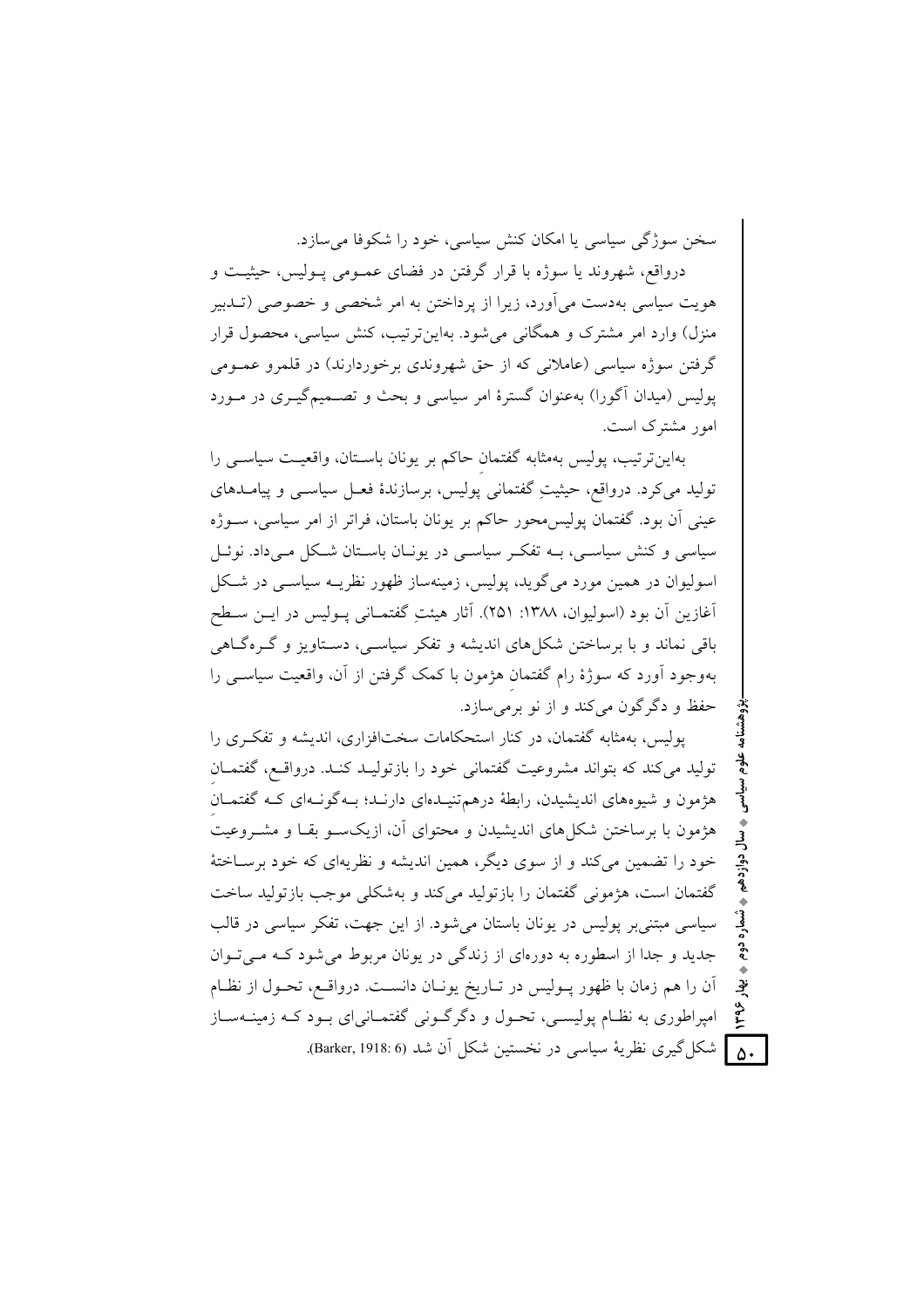در گفتمان پولیس محور، انسان، زندگی تازهای را برپایه الگویی نو بنـا مـی کنـد که می توان آن را زندگی آگاهانه نامید. در اینجا انسان مـی خواهــد کــاملاً آگاهانــه و آزاد از مرجعیت سنت، زندگی خود را سامان دهد. این آگاهی، بهتدریج راه خـود را در تفکر سیاسی باز میکند؛ به گونهای کـه افلاطـون و ارسـطو از الگوهـای زنــدگی سیاسی پولیس در نظریه یردازی خود دربارهٔ نظامهای حکومتی، بهره زیادی بردهانــد (Barker, 1918: 6-7). این امر نشان می دهد که پولیس بهمثابه گفتمان، نــهتنهـا بــه امــر سیاسی انسجام و معنا میبخشید، بلکه فراتر از آن، الهامبخش اندیشههای سیاسی آن دوران بو د.

## نتىجەگىرى

هدف مقاله حاضر، فهم امر سياسي در يونـان باسـتان بـوده اسـت. بـه ايـن منظـور، گامهای چندگانهای برای رسیدن به هدف پژوهش برداشته شد. در گام نخست، بـا توضیح و شرح ظهور بنیادهای نظری مفهوم امر سیاسی در دستگاه فلسـفی اشــمیت و مقايسه آن با نظرٍ گاه لاكان و موفه، تفسيرِهاي متعارض اين مفهوم را نشان داديـم؛ هرچنــد پیچیــدگی مفهــوم امــر سیاســی و برداشــتهــای متفــاوت از آن، بــه ایــن اندیشمندان محدود نمیشود، ولی این افراد، رایجترین تعریفها را از امـر سیاسـی ارائه که دهاند.

در گام دوم، نگارندگان به شرح رویکرد گفتمـانی بــه امــر سیاســی، بــهعنــوان چارچوب نظری پژوهش پرداختند. از این منظر، امر سیاسی بهمثابـه یـک برسـاخت گفتمانی تشخیص داده می شود که در بستر زبان، بهعنوان هسته مرکزی گفتمان، قوام می،یابد. در رویکرد گفتمانی در وهلهٔ نخست، امر سیاسی محصول گفتمـان هژمـون درنظر گرفته می شود، به این معنا که گفتمان هژمون به روابط و نزاع سیاسی، نــوعی مشروعیت می بخشد، اما با بروز بحران در گفتمان هژمون، امر سیاسبی بــه فراســوی گفتمان حرکت می کند و بهمثابه هستی عینیتبخش و گفتمانسـاز ظهـور مـی یابـد. درواقع، امر سیاسی از بند و کمنـد گفتمـان هژمـون آزاد شـده و زمینـهسـاز ظهـور فرایندهای هژمونیک در عرصه واقعیت و رئالیته می شود. در گام سوم، حیثیت و چهره گفتمانی پولیس (دولتشهر) شناسـایی مـیشـود.

بنیادهای امر سیاسی در یونان باستان و نقش پولیس (دولت شهر) در شکل گیری آن  $\Delta$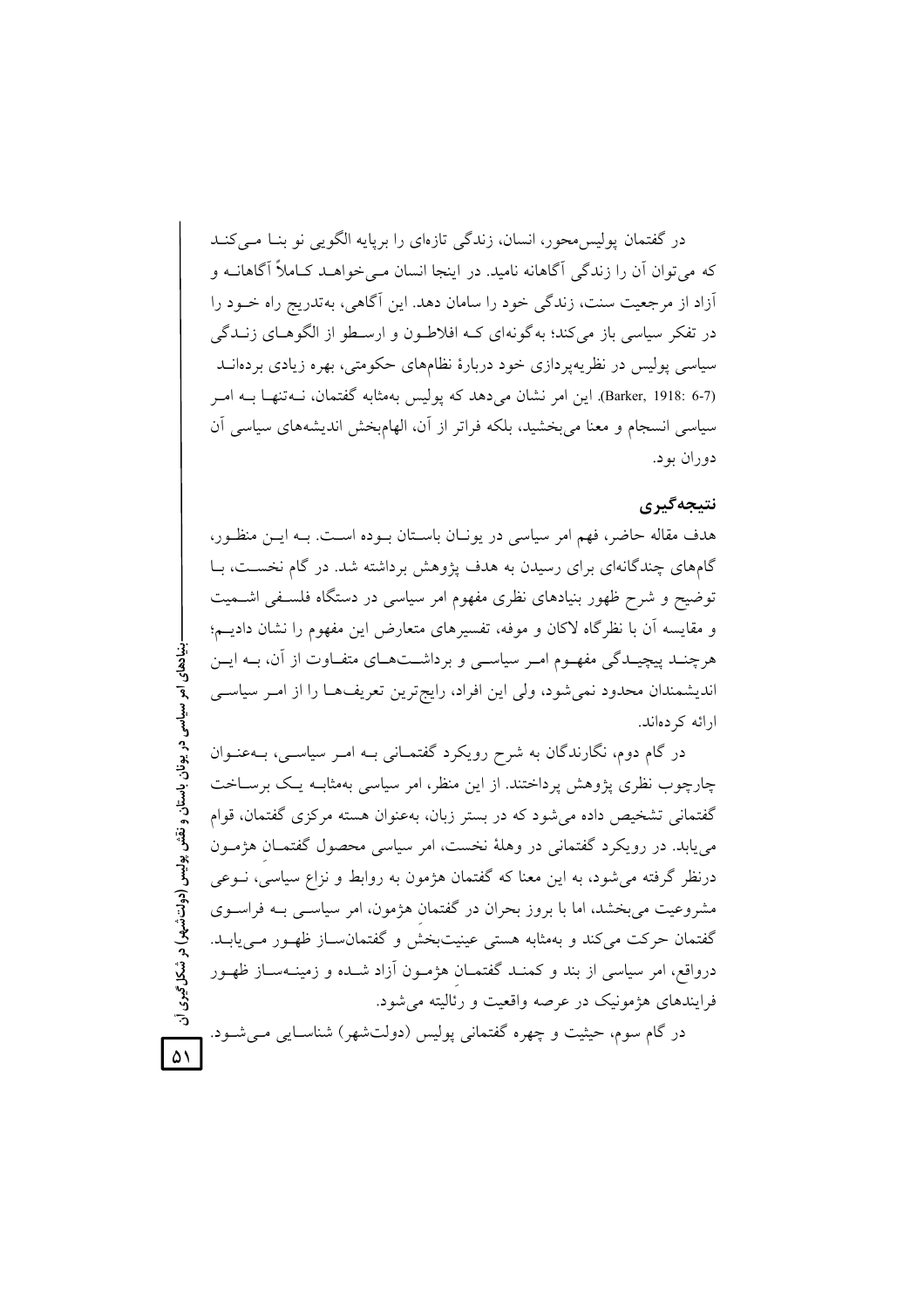درواقع، پولیس برسازندهٔ جهان انسان یونانی بهویژه زیستِ سیاسـی او مـیشـود و بهعنوان یک اَبَرگفتمان، ظهور میکند. در اینجا پولیس، لزوماً یـک ســاختِ سیاســی ساکن نیست، بلکه موجودیتی زنده است که به احکام، روابط، فرایندها، بـازیهـا، و نزاعها و فراتر از اینها، به اندیشـه و نظریـه سیاسـی، نـوعی مشـروعیت و سـامان می بخشد. بهاین ترتیب، یولیس بهمثابه یک گفتمان، برسازندهٔ نوع خاصی از سیاست و امر سیاسی می شود که ظهور وابستگیها و روابط سیاسی خاصبی را نیـز در پـی دار د.

در گام چهارم، با پذیرش اینکه پولیس یک گفتمـان معنـابخش و احکــامسـاز است، چگونگی و کیفیت برسـاختن امـر سیاسـی در گفتمـان پـولیس،محـور یونـان باستان، بررسی شد. در اینجا تلاش شده است بـه جزئیـات سیاســی و تعریفــی کــه یونانیان از سیاست و امر سیاسی داشتهاند، دسترسی پیدا کنیم.

درنهایت، به این نتیجه رسیدیم کـه ماهیـت و چیسـتی امـر سیاسـی در یونـان باستان، برساختهای گفتمانی است کـه خـارج از احکـام و منطـق گفتمـان هژمـون، قابل درک نیست. بهعبارت دیگر، امر سیاسی در یونان باستان، دارای ماهیت و منطــق گفتمانی است. یولیس در یونان باستان با ترسیم و تشخیص مرزهای اجتماعی، ابتـدا منجر به ظهور نظم اجتماعي خاصي شد كه در آن، «شهروند بودن» و نــه عضــوى از شهر بودن، برتری می پابـد. درواقـع، نظـم اجتمـاعی|ی کـه پـولیس برسـاخته بـود، «موقعیتهای سوژگی'» خاصی را به افراد میبخشید که برخی را در مـدار سیاسـت قرار می داد و برخی دیگر را طرد می کرد.

از این منظر، گفتمان حاکم، نوعی نظم اجتمـاعی را برمـیسـازد کـه پیامـد آن، مشروعیت نوع خاصی از سیاست است. درواقع، امر سیاسی، خارج از نظم اجتماعی حاكم، وجود نداشت. بلكه حضور داشتن و يذيرش نظم اجتماعي كه خود برساختهٔ گفتمان است، آغاز سیاستورزی و امر سیاسی بوده است. پـولیس بـا برسـاختن مفهوم «شهروند» و قواعد سیاسی برآمده از آن و نیز خـارج کـردن عـدهای دیگـر از این دایرهٔ گفتمانی، به روابط و بـازیگران سیاسـی، تشـکل و تشـخص مـی بخشـید.

ه شماره دوم **به بهار** 

١٣٩۶,

۵۲

<sup>1.</sup> Subject Positions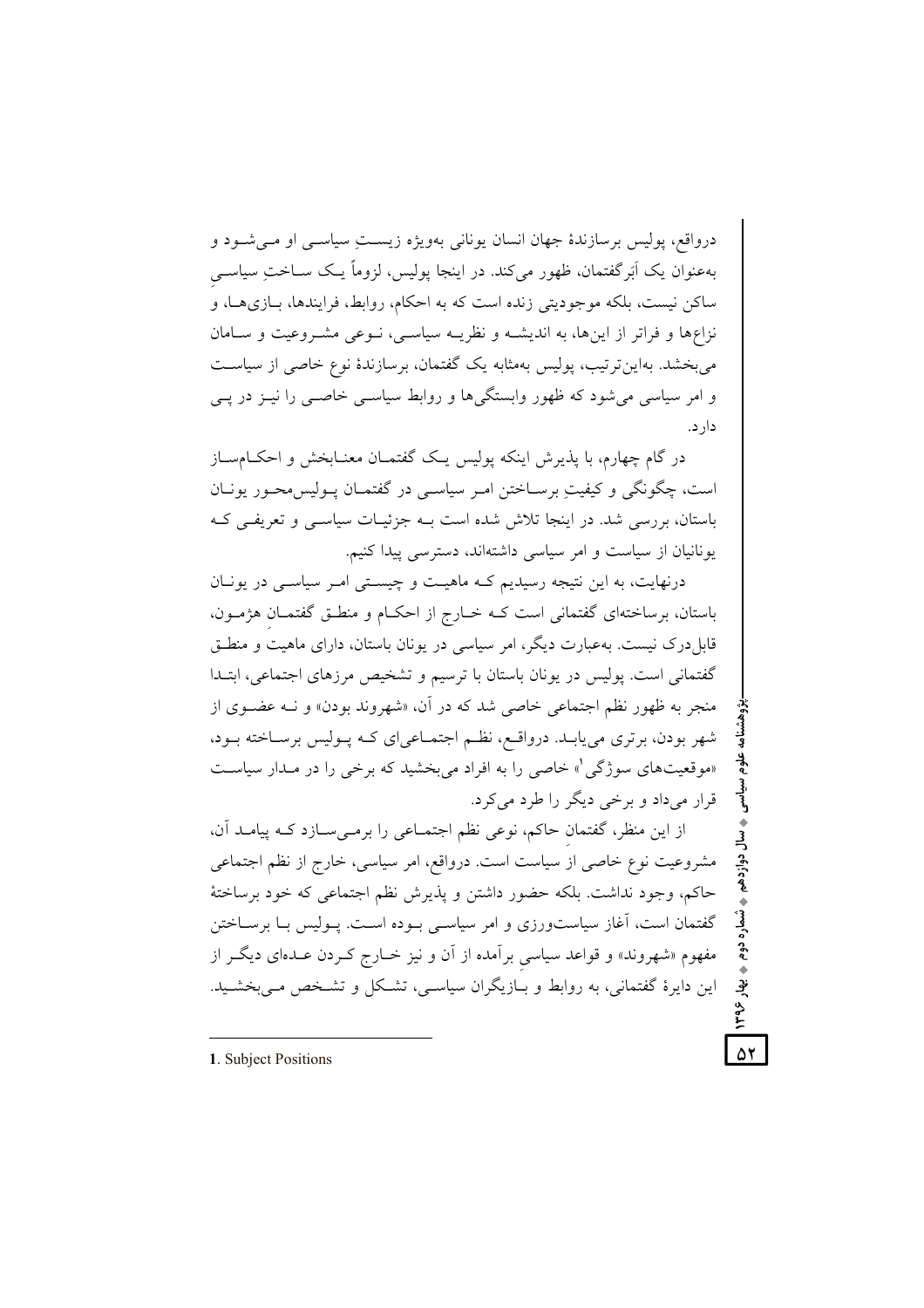درواقع، امر سیاسی، محصول احکامسازی مطلقی بود که بنیاد پولیس بـر آن اسـتوار بود. بهاین ترتیب، پولیس، لزوماً یک پیشرفت سیاسی نبود، بلکه بهمثابه یک گفتمــان و آنگونه که ورنر یگِر در اثر مهم خود، «پایدیا»، به ما میگوید، ظهور نوع جدیــدی از فرهنگ، روابط و نظام اجتماعی بود که در مرحله نخست، به کلیت اجتماع، معنــا و تثبیت گفتمانی می بخشید و در مرحلهٔ بعد، به تعریـف مرزهـای سیاســتورزی و آدابورسوم آن مي پرداخت.

پولیس به این سبب یک گفتمان تلقی می شود که نه تنها بـه «نظـامهـای کـنش» مشروعیت بخشید، بلکه زمینهساز ظهور نوع خاصـبی از آگـاهـی، اندیشـیدن و تفکـر شد که در مرکز آن، تفکر سیاسی بود. پولیس به سیاستاندیشی، قداستی بخشید کـه آن را ارباب سایر علوم کرد. درواقع، سیاستاندیشی، اولویت و برتبریای گفتمــانی بود. بهگونهای رادیکال تر می توان گفت، مرکزیت پـافتن سیاسـت در اندیشـه پونـان باستان، نوعی ایدئولوژی سیاسی برای تضمین بقای پـولیس بـود؛ بـه ایـن معنـا کـه پولیس، بهمثابه یک گفتمـان، جایگـاههـای سـاختاری و نظـامهـای اندیشـگی|ی را برساخت که بهمثابه قلعههای مستحکم و دژهای محافظ عمل می کردند.

درنهایت می تــوان گفــت، در برابـر پــولیس بــهمثابــه یــک گفتمــان، بــهتــدریج یادگفتمانهایی ظهور کردند کـه پیامـد و ترجمـان آن، تحـول گفتمـانی و برافتـادن یولیس و هژمونی گفتمانی آن بود. درواقع، نظـم اجتمــاعی۔سیاســیای کــه گفتمــان پولیس،حور برساخته بود، از طریق پادگفتمانهایی که مجال بحث دربـاره آنهــا در اینجـا نیسـت، بـا بحـران هژمونیـک روبـهرو شـد؛ بحرانـی کـه درنهایـت، سـبب مشروعیتزدایی از پولیس شد. در اینجاست که امر سیاسی از بنـد و کمنـد گفتمـان هژمون بیرون میرود و دوباره بهمثابه یک هستی ناب و عینیتساز، خــود را آشــکار مي كند و خصمانه به جنگ هر گفتمان و «امر نماديني» (بهتعبير لاكان) مي رود كه بر چهرهٔ «امر واقع» (به تعبير لاكان) حجاب زده است.\*

بنیادهای امر سیاسی در یونان باستان و نقش پولیس (دولتشهو) در شکل گیری آن

۵۳